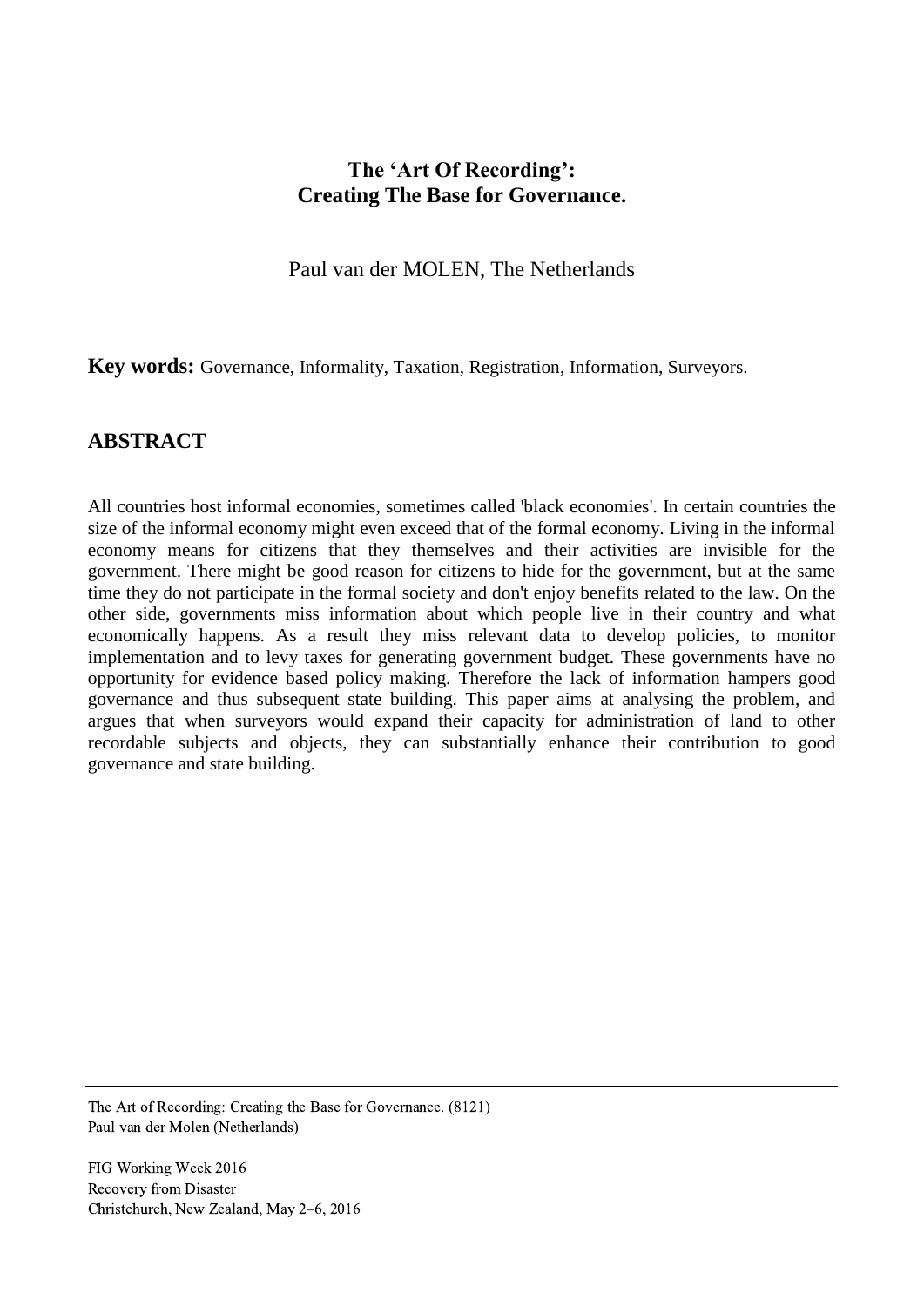# **The 'Art Of Recording': Creating The Base for Governance.**

Paul van der MOLEN, The Netherlands

#### **1. INTRODUCTION**

There is no clear definition of what the 'informal economy' is. In Section 2 we will mention various options, but a common factor in all definitions is that a part of the economic and social status of countries is not visible in official records. This suggest a link with the surveyors' profession, as surveyors are supposed to master the 'art of recording': initiating and maintaining records at quality standards. This paper applies a simple form of 'grounded theory', which allows us -while studying the topic- to be guided by our findings. Having said this, a conclusion of the paper is that -although surveyors normally focus on spatial and attributed data- surveyors can increase the leverage of their skills by expanding these skills to other relevant information domains.

The logical argument in this paper is organized as follows. First, in section 2, we will review some current definitions of 'informal economy' and find out about the estimated size of it. Then, in section 3, we address the question how experts value the existence of an informal economy with respect to the development of countries. Is it a good thing, a bad thing? As the informal economy is invisible for the government, a question is how it affects tax revenues. In section 4 we collect information about missing tax revenues, tax evasion and tax avoidance, all impacting the way a state can finance itself. The question then is how states with a (major) informal economy currently are financed. Although section 5 shows that other revenue sources as remittances, oil rents and aid sometimes appear to play a major role, a reality is that remittances can stop, oil rents can come down, and aid can be reduced. Therefore a challenge remains for governments to increase tax revenues, by broadening the tax base and enhance enforcement. To achieve this, the existence of adequate records is a prerequisite, which brings us to section 6 addressing the broader issue of on how governments can create an information fundament, which gives them the information and evidence needed to govern. Finally, in section 7 we will observe some links with the surveyors' profession, as information management is in their domain. Although surveyors have a focus on spatial and attributed data, these information management skills are applicable on other sorts of data too, we argue. By expanding their application, surveyors' skills might contribute significantly to the development of a country.

## **2. THE INFORMAL ECONOMY**

The Art of Recording: Creating the Base for Governance. (8121) Paul van der Molen (Netherlands)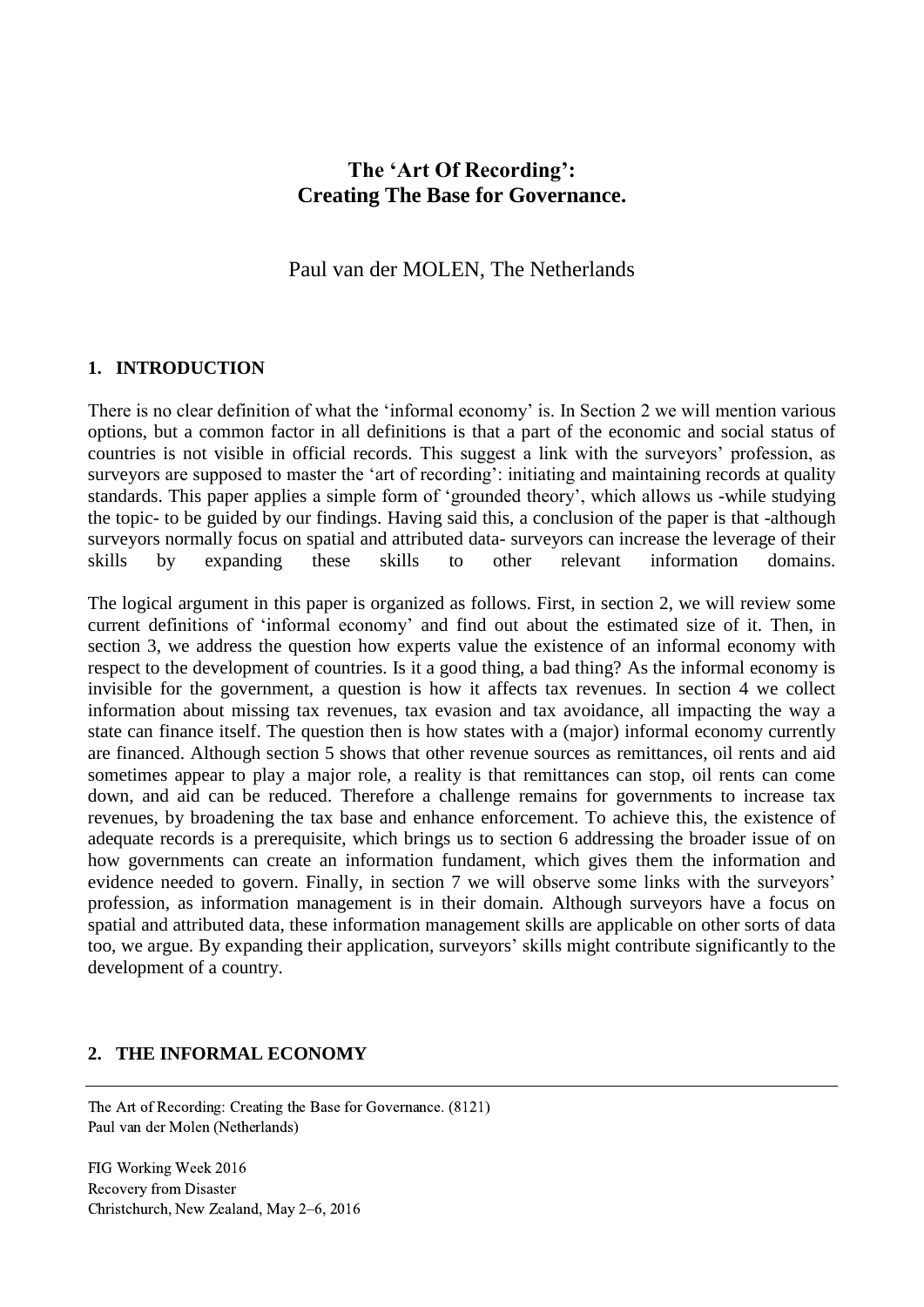#### *What is the informal economy?*

There are no clear and globally accepted definitions of what the 'informal sector' entails. The International Monetary Fund recognizes a variety of terms, such as 'hidden economy', 'shadow economy', 'clandestine economy', 'parallel economy', 'subterranean economy', 'unreported economy', 'cash economy', or 'black economy'. However, a much used terminology is that the word 'illegal economy' indicates an economy producing income in violation with the law, 'unreported economy' an economy that evade fiscal rules as codified in the tax laws, and 'informal economy' the economic activities that circumvent costs of legal regulation and don't enjoy the benefits of laws and regulations. The latter regards such benefits as property rights, commercial licensing, labour contracts, credit and social systems (Vuletin, 2008). Other well-known definitions are 'all market based production of goods and services whether legal or illegal that escapes detection in the official estimates of the GDP' (Schneider et al, 2002), 'unreported income from the production of legal goods and services which would generally be taxable were they reported to the state tax authorities' (Schneider, 2002), ' the share of the economy that remain outside the world of regulated economic activities and protected employment relationships' (Chen, 2007), 'all activities that are –in law or in practice- not covered by formal arrangements' (ILO, 2013).

This paper does not aim to develop a new definition, but just to be aware of some characteristics popping up from all these definitions, namely (a) it concerns economic activities that are unrecorded (Schneider, 2002), (b) which are not captured by official national accounts and statistics (ILO, 2013), (c) which are invisible for policy formulation (ILO, 2013), (d) which avoid payment of taxes and social security contributions (Feld et al, 2010), and (e) which employ labourers which are excluded from labour market standards such as minimum wages, safety, working hours and social security allowances (ILO, 2013). Specifically the elements of 'unrecorded', 'tax avoidance', and 'invisibility for policy formulation' are suggesting links with the surveyors' profession. Let's now see what the size is of the 'informal economy'.

## *The size of informal economies.*

By consequence of lack of clear definitions, measuring the size of the informal economy is difficult (Vuletin, 2008). Nevertheless, professor Friedrich Schneider from the Johannes Kepler University of Linz (Austria) is a leading economist in this field, publishing reports on the size of the informal economy in 76 countries (Schneider et al, 2000), 84 countries (Schneider et al, 2002), 110 countries (Schneider, 2002), 145 countries (Schneider, 2007) and 162 countries (Schneider et al, 2010). These figures are mostly used in the global discourse. From the paper of 2007 we give 4 figures in the annex, and a summary hereafter (fig. 1). Schneider uses as his definition 'all market based legal production of goods and service that are deliberately concealed from public authorities for any of the following reasons: (a) to avoid payment of income, value added or other taxes, (b) to avoid payment of social security contribution, (c) to avoid having to meet certain legal labor market standards such as minimum wages, maximum working hours, safety standards, (d) to avoid complying with certain administrative procedures, such as completing statistical questionnaires of other administrative forms'.

The Art of Recording: Creating the Base for Governance. (8121) Paul van der Molen (Netherlands)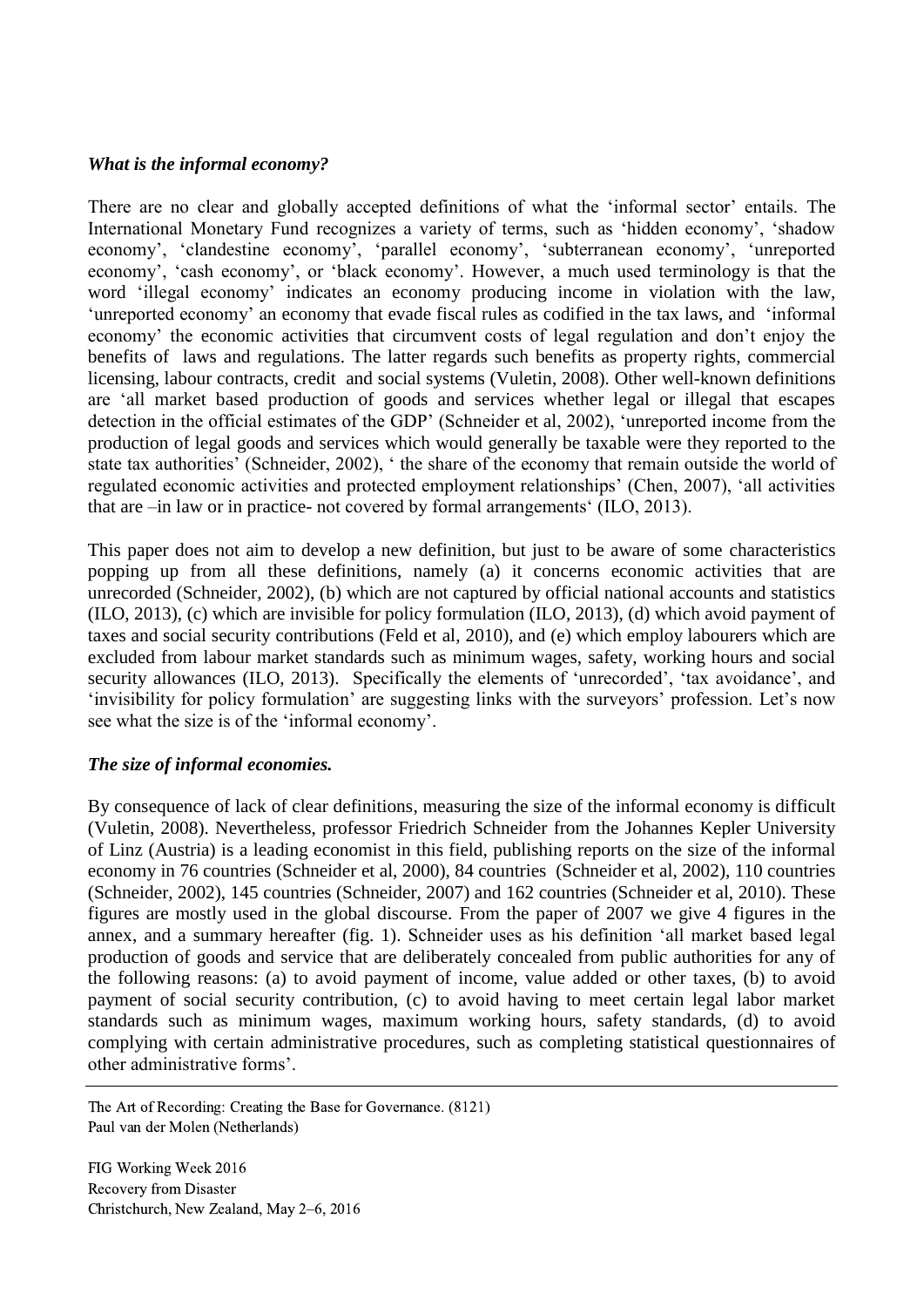| % GDP   | <b>OECD</b> | ASIA           | <b>AFRICA</b> | ASIA      | COMMU-  | <b>PACIFIC</b> | <b>TRANSI-</b> |
|---------|-------------|----------------|---------------|-----------|---------|----------------|----------------|
|         |             |                |               |           | NIST    |                | <b>TION</b>    |
| Most    | Greece      | <b>Bolivia</b> | Zimbabwe      | Thailand  | Lao DPR | Tonga          | Georgia        |
|         | 26.3%       | 67.2%          | 64.6%         | 53.6%     | 33.2%   | 35.8%          | 66.4%          |
| Least   | <b>USA</b>  | Costa Rica     | Namibia       | Singapore | Vietnam | Marshall       | Slovak Rep     |
|         | 7.9%        | 26.3%          | 32.4%         | 12.6%     | 16%     | Isl 27.9%      | 18.2%          |
| Average | 14.8%       | 42.2%          | 42.8%         | 29.8%     | 22.8%   | 32.1%          | 38.8%          |
| $%$ GDP |             |                |               |           |         |                |                |

Fig. 1: the countries with the highest resp. lowest informal sector, per region, and expressed as a percentage of the official GDP (Schneider 2007).

One might wonder how it is possible to provide figures of something which main nature is of being unreported, being hidden. There are several methods. According to (Schneider et al, 2000), (Fjeld, 2010) and (Heintz, 2012) one can estimate the size of the informal economy directly by surveys and auditing programmes, indirectly by comparing national expenditure vs. national income, official vs actual labour forces, currency demand, and transaction costs, or using physical inputs like energy consumption or households and businesses (thus using 'proxies'). In his calculations, Schneider applies a balanced combination these methods by the way.

#### *How to understand the informal economy*

What contributes to the confusion is that the informal sector can be understood as a continuum, in which it might occur that not everyone complies with everything, companies can be registered but avoid to pay taxes, companies pay taxes but are not registered, to name a few (USAID, 2005). This brings (Chen, 2007) to a classification of a) *dualism*: the formal and informal sector are distinct sectors, (b) *structuralism*: formal and informal sector are linked intrinsically (for example: formal companies buy input from informal ones), and (c) *legalism*: which relationship exist between informal entrepreneurs and the formal bureaucratic framework.

The informal sector is steadily increasing (USAID, 2005; Farell, 2004). This is in contrast with the general view of experts that economic growth will also move the informal economy to formalization. How that may be, the fact of a growing informal sector brings (Chen, 2007) to conclude that the 'the informal economy is here to stay'.

In sum, this section discussed what the informal economy is, gave various definitions of it, provided estimation of the size and how the size was calculated, took note that the informal economy increases. The next question is whether the informal economy, 'which is here to stay', is a development that should be accepted as it stands, or not, which would warrant public intervention. This is the subject of section 3.

## **3. EFFECTS OF THE INFORMAL ECONOMY ON DEVELOPMENT**

The Art of Recording: Creating the Base for Governance. (8121) Paul van der Molen (Netherlands)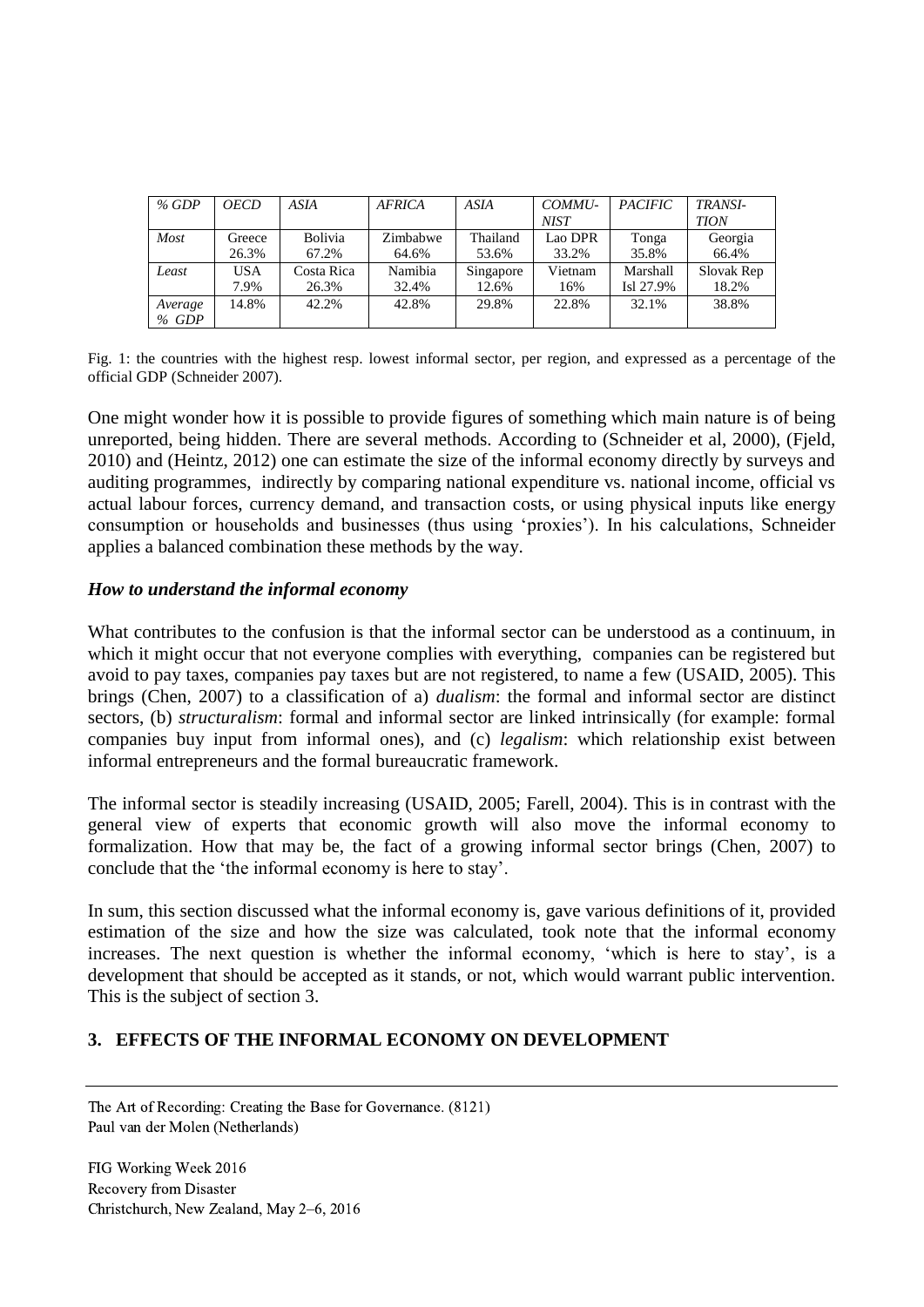#### *There might be a reason to hide.*

A large number of people around the world (likely 4 billion) attempt to make a living outside the boundaries of the formal economy (Banik, 2011). As we will see in this section, the general opinion is that the existence of an informal economy hampers the development of countries. However, a caveat is useful, namely that in countries were policies, justice and the monopoly of violence have traditionally been controlled by an economic elite, there might be good reasons for weaker groups to keep their assets out of the reach of public control (Granèr, 2005). Thus the desire to be invisible for a government might have a political connotation, and might be fundamentally different from hiding for economic reasons, where rationally the individual or corporate disadvantages of being in the informal sector apparently offsets the advantages of being in the formal sector.

## *Informality hampers decent work.*

How that may be, the International Labour Organization knows a long tradition of having worries about the existence of an informal economy, where, 'half of the world's labour force' suffers decent work deficits, bad quality of jobs, poverty, low productivity, discrimination, exclusion, insecurity and vulnerability in the labour market' (ILO, 2013). Furthermore, it goes beyond individuals, ILO says, because it affects enterprises, state revenues and the development of adequate government institutions and policies. This 'decent work agenda', since 1999 encouraged by ILO, is once and again supported by the United Nations Economic and Social Council (e.g. UN/ECOSOC, 2012). Thus existence of the informal economy has negative effects on achieving decent work. But, as ILO already assumes, also enterprises and the state might suffer. Enterprises operating in the formal economy have to fulfil legal and fiscal requirements, ranging from meeting quality standards (for example food products), copyrights, health regulations and intellectual property rights to meeting labour market obligations (minimum wages, working hours, sick leave) and fiscal obligation (taxes and social security payments). Because informal enterprises avoid paying taxes and securities, the tax base for the government is small and by consequence formal enterprises are disproportionately taxed (Farell, 2004). This adds to the observation that in many countries individuals are hardly taxed, so that the burden is fully on the business sector, sometimes up to 80% of the total (Farell, 2006).

## *Informality generated tax loss.*

Tax evasion because of informal economies is severe. It amounts up to 3.1 trillion US\$ annually, which is about 5% of the world's GDP (Tax Justice Network, 2011). Other figures are in support: an investigation for the OECD countries estimates a loss of 713 billion  $\epsilon$  in 2013 (7% of total tax) (Schneider, 2015), which is in line with an investigation for the EU countries that estimates a loss of 864 billion in 2009 (Murphy, 2012). (Tax Justice Network, 2011) calculates for Africa a loss of 80 billion (40% of total tax revenue, 6% of GDP); for Asia a loss of 665 billion (17% of the total tax revenue, 4% of GDP), and for the America's 828 billion (25% of total tax revenue, 4% of GDP). In a sense, these estimates are considered by their authors as a best guess, as precise data are absent (fig. 2). Apart from this, currently tax evasion by global companies using tax heavens is at the top of the agenda (losses estimated for developing countries at 212 billion US\$ (Crivelli et al, 2015).

The Art of Recording: Creating the Base for Governance. (8121) Paul van der Molen (Netherlands)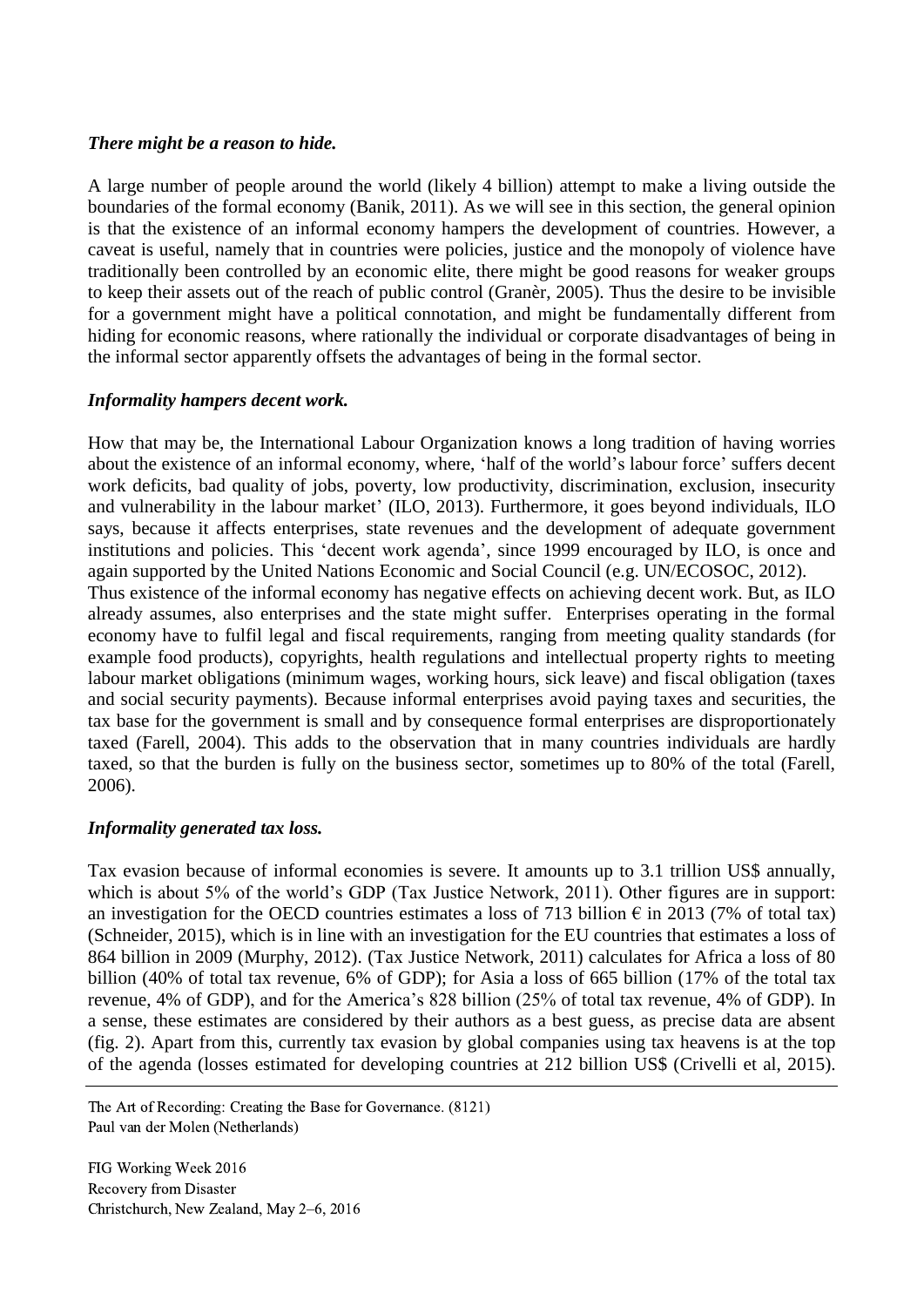This is a matter of base erosion and profit shifting, all said to be legal, thus not so much a matter of black economies, though severe.

| Tax loss (bill US\$) | OECD      | Africa | Asia | America's |
|----------------------|-----------|--------|------|-----------|
| nominal              | 713 $(F)$ | 80     | 665  | 828       |
| % GDP                |           |        |      |           |
| % tax revenue        |           | 40     |      |           |

 Fig 2 Estimated tax loss because of informal economy (Schneider, 2015)(Tax Justice Network, 2011) (Murphy, 2012)

#### *Informality is unrecorded and hampers reliable information supply.*

A third aspect, the invisibility of the informal sector because of not being recorded, raises the question how governments can govern their country without information. How can be claimed that a country shows economic growth when a major part of the economy is unrecorded? How can be spoken about GDP per capita when countries don't know the number of citizens? In general, governments are expected to aim at policy making and policy implementation based on relevant evidence, in line with the New Public Management movement (Sutcliff, 2005). In line with this, the delivery of public services is often a burden to citizens and businesses, partly caused of lack of information (World Bank, 2015; Economist, 2015). Poor public services is mentioned as a main reason why citizens are reluctant to pay taxes (Ali et al, 2014).

(Jerven, 2013) concludes that the informal sector sometimes is so large, that 'leaving informal economic transactions unrecorded is unsatisfactory'. Record keeping is a prerequisite for having knowledge about what happens in a society, he says, and for achieving good governance, both in the sense of transparency and accountability, and evidence based policy making. The starting point always is the population count, without which any per capita statistics is impossible. With large parts of the economy invisible, any new release on economic growth or alike (as we have seen a lot last years) is (at least) unproven and by consequence unreliable. It is remarkable that for example Africa shows strong economic growth figures, but a growing poverty and inequality at the same time (World Bank, 2013), although the Bank in the same report warns that reliable statistics are necessary to measure development progress and that currently Africa's statistics are 'wanting'.

In sum, the existence of an informal economy hampers governance. In this paper we addressed three aspects: hampering decent work, missing tax revenue and lack of information for policy making and service delivery. At the same time, publications show that the informal economy is a major provider of employment and is here to stay (Chen, 2007) and that there might be reason to hide for the government in certain political circumstances (Granèr, 2005). On the other hand, research shows too, that the informal economy threatens economic growth, sustained welfare and wellbeing. (Farell, 2006). Decisions made by the global community aim definitely in the direction of aiming at formalization of the informal economy (ILO, 2007; ILO, 2011; UN/ECOSOC, 20112; UN/GA, 2015). From the two elements described in the section, two are of main relation with the surveyors' profession, namely 'taxation' and 'information base'. So in line with the global course of

The Art of Recording: Creating the Base for Governance. (8121) Paul van der Molen (Netherlands)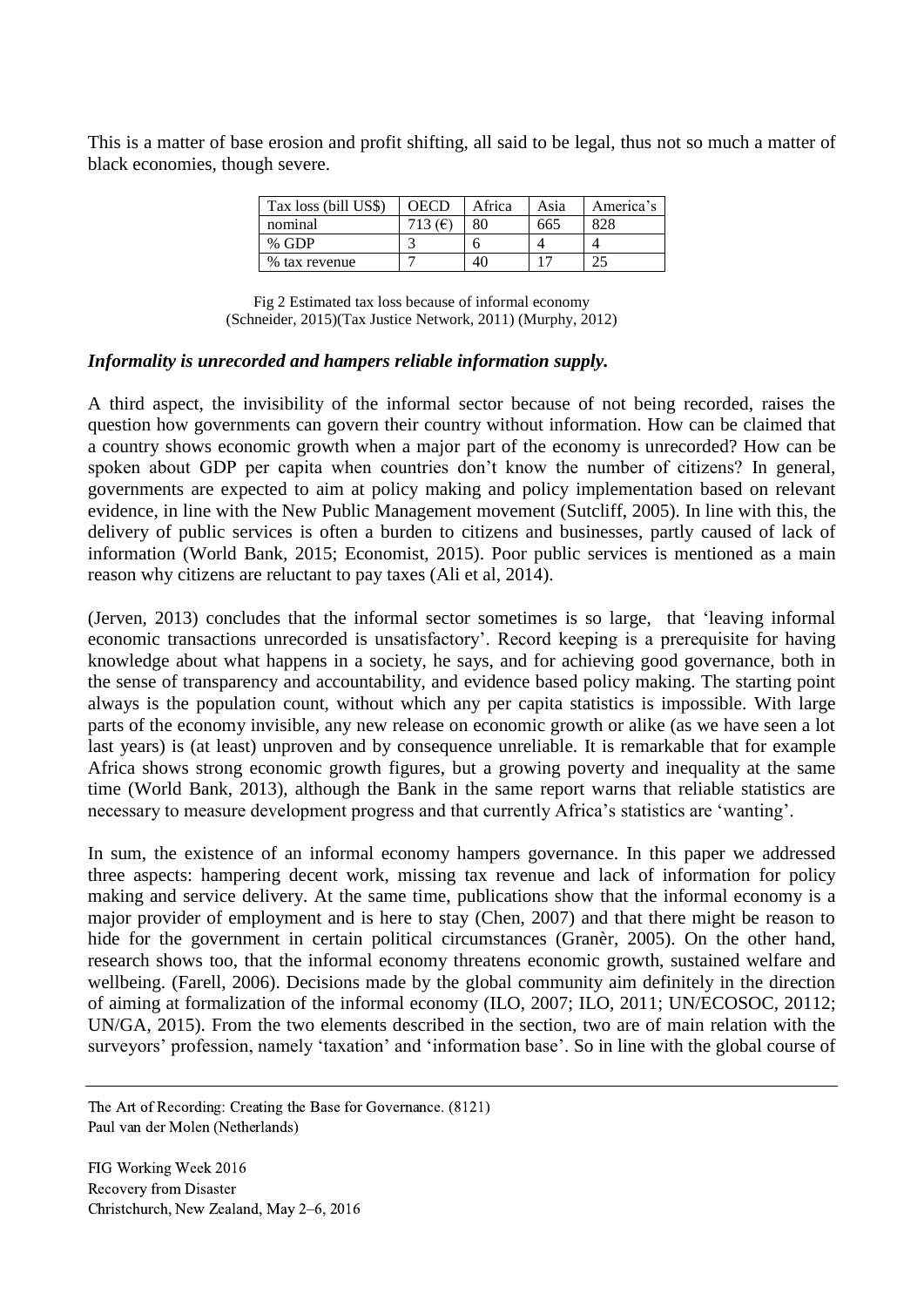decisions, the overall question is how to repair missing taxes, and how to enhance governance by better information.

In the next section we will go deeper into taxation as budget provider for governments to enable them to govern. In section 5 we will look at data- and information generation.

#### **4. MISSING TAX REVENUES HAMPER GOVERNANCE**

In section 3 we found that tax losses caused by the informal economy are severe. Let's see how much tax revenue countries are able to generate.

Based on statistics of the IMF (World Revenue Longitudinal Data 2015), the World Bank (World Development Indicators 2014, especially tables 3.15, 4.14, and 6.11) the CIA (World Fact Book 2015), and the 2015 Index of Economic Freedom (Wall Street Journal and the Heritage Foundation) we have an idea of the magnitude. Although those tables provide data by country, we just picked 10 countries more or less at random to get an idea (unfortunately the various statistics produce various numbers; only considered as a best guess and not as the absolute truth, we might use them): figure 3.

| <b>Billion</b> | <b>GDP</b><br><b>at</b> | <b>GDP</b><br>at | Tax        | <b>State</b> |
|----------------|-------------------------|------------------|------------|--------------|
| US\$           | Purchase                | Exchange         | $\%$<br>as | Expenditure  |
|                | Power                   | Rate             | <b>GDP</b> | as % GDP     |
|                | Parity                  | 2015             | (PPP)      | (PPP)        |
|                | 2015                    |                  | 2015       | 2015         |
| Angola         | 130                     | 138              | 5.6%       | 40.8%        |
| Bolivia        | 59                      | 33               | 22.9%      | 36.1%        |
| Congo DR       | 50                      | 33               | 14.5%      | 21.8%        |
| Kenya          | 80                      | 60               | 20.1%      | 30.5%        |
| Nepal          | 42                      | 19               | 13.9%      | 19.2%        |
| Netherlands    | 700                     | 879              | 38.6%      | 50.4%        |
| Nigeria        | 479                     | 568              | 3.0%       | 28.2%        |
| Tanzania       | 79                      | 79               | 14.4%      | 26.3%        |
| Vietnam        | 359                     | 186              | 19.6%      | 27.6%        |
| Zimbabwe       | 10                      | 14               | 26.3%      | 29.3%        |

Figure 3. Tax revenue and state expenditure as % GDP (datasets World Bank, IMF, Wall Street Journal, CIA)

In general the level of tax revenue as % GDP in developing countries is much lower compared with for example OECD countries, and for one reason or another there are little signs of diminishing the differences.

The World Bank calculates that tax collection in OCED countries is 33 % of GDP every years since 20002, while in the developing countries 10 % (Cunningham et al, 2015).

When collecting so few taxes, developing countries must have other resources. Indeed, they have: at least three sources, namely net export of natural resources ( natural resource rent Table World

The Art of Recording: Creating the Base for Governance. (8121) Paul van der Molen (Netherlands)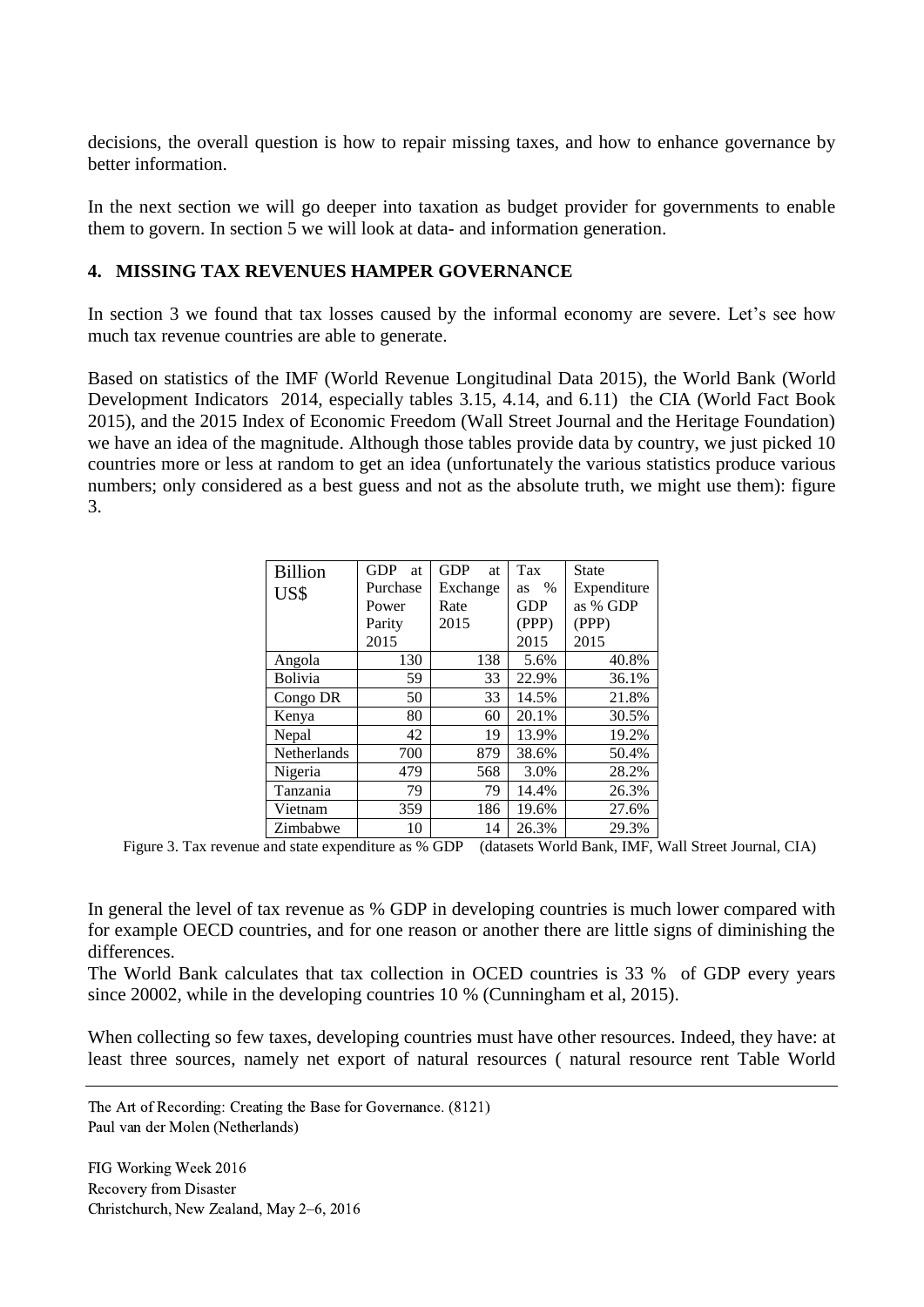Development Indicators 2015 3.15), development aid (table WDI 2015 6.11), and income from remittances sent by emigrants to their families in the home countries (World Bank, 2016b): see figure 4.

When countries can export oil and gas, in most cases this is the single most source of expert earnings and government revenues. To illustrate this, oil and gas expert revenues as a percentage of total expert earnings generate 93% in Nigeria, 96% in Venezuela, 90% in Angola, 68% in Russia and 80% in Saudi Arabia. As a percentage of the total government revenue it forms 70% in Nigeria, 40% bin Venezuela, 79% in Angola, 30% in Russia, and 80% in Saudi Arabia (NRGI, 2015)

Remittances form a major source of income. East Asia and the Pacific received 125 billion US\$ (of which China alone 64, the world's second receiver), Europe and Central Asia 42 billion, Latin America and the Caribbean 66 billion, Middle East and North Africa 53, South Asia 120 (of which India alone 70, the world's top scorer) and Sub Saharan Africa 33 million. The total remittances of 583 billion more than doubles the official aid (ODA) (World Bank, 2016b). However, the high dependency from natural resources (gas, oil) is risky (as we see with oil prices falling from 110 to 30 US\$ per barrel Brent), the dependency on foreign aid (still stable but shrinking for the poorest countries), and remittances which might rise and fall dependent from economic shocks in the sending countries (remittances from for example Russia fell sharply) which make The Economist of 16t January 2016 say 'remittances are good except when they stop'.

| <b>Billion</b>     | <b>GDP</b><br>at | Tax        | <b>State</b> | Natural    | Nominal aid              | Remittances       |
|--------------------|------------------|------------|--------------|------------|--------------------------|-------------------|
| US\$               | Purchase         | $\%$<br>as | Expenditure  | resource   | in <i>million</i>        | in <i>million</i> |
|                    | Power            | <b>GDP</b> | as % GDP     | rent as %  | US\$                     | <b>US\$ 2014</b>  |
|                    | Parity           | (PPP)      | (PPP)        | <b>GDP</b> | 2013                     |                   |
|                    | 2015             | 2015       | 2015         | (PPP)      |                          |                   |
|                    |                  |            |              | 2011       |                          |                   |
| Angola             | 130              | 5.6%       | 40.8%        | 35%        | 288                      | 11                |
| <b>Bolivia</b>     | 59               | 22.9%      | 36.1%        | 16%        | 699                      | 1,200             |
| Congo DR           | 50               | 14.5%      | 21.8%        | 40%        | 2,572                    | 23                |
| Kenya              | 80               | 20.1%      | 30.5%        | 3%         | 3,236                    | 1,565             |
| Nepal              | 42               | 13.9%      | 19.2%        | 5%         | 871                      | 6,594             |
| <b>Netherlands</b> | 700              | 38.6%      | 50.4%        | 1%         | $\overline{\phantom{0}}$ | 1,517             |
| Nigeria            | 479              | 3.0%       | 28.2%        | 16%        | 2,529                    | 20,771            |

The Art of Recording: Creating the Base for Governance. (8121) Paul van der Molen (Netherlands)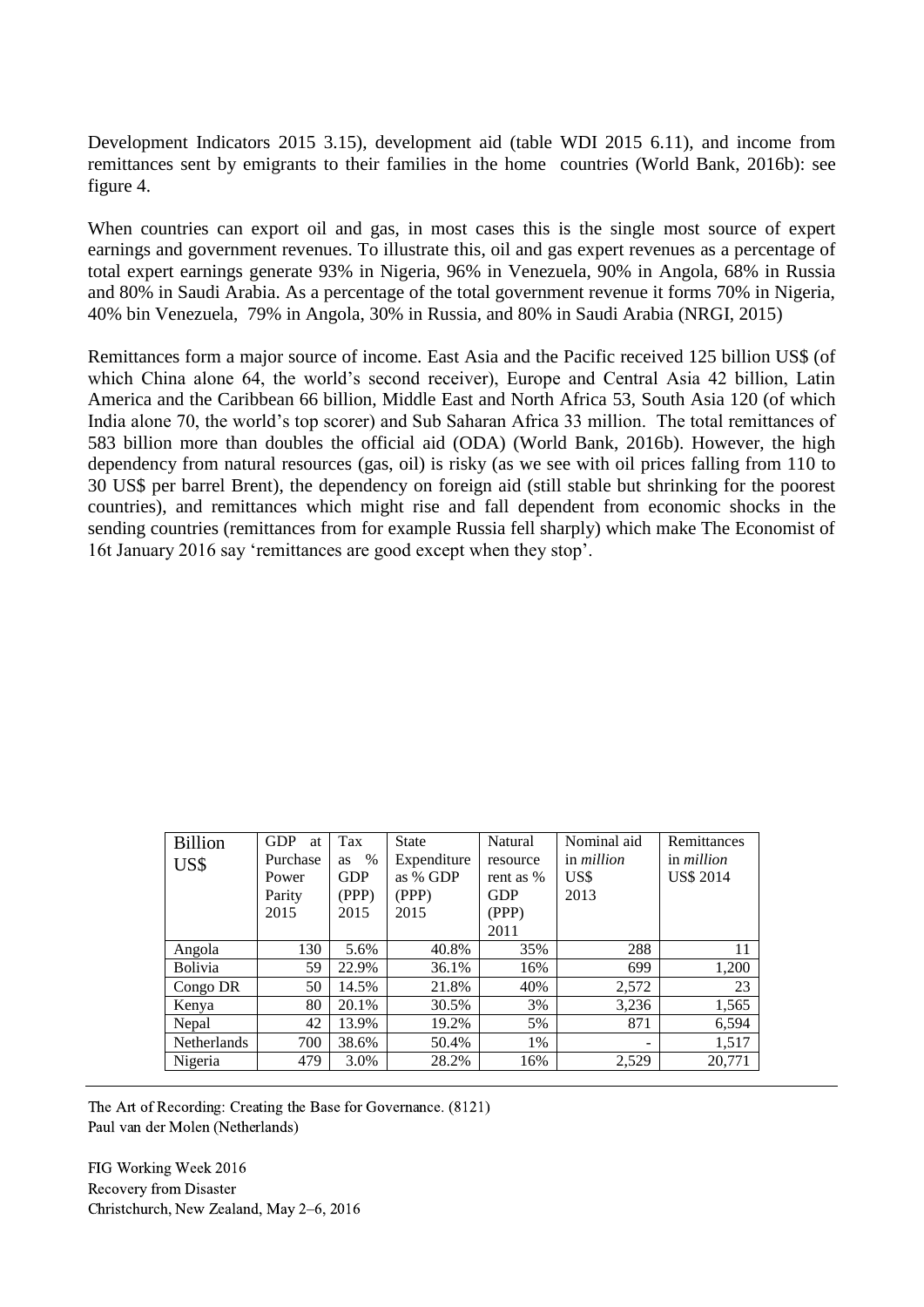| m<br>anzania | 70                   | 14.4%         | 26.3%       | 8%  | 3.430 | 401   |
|--------------|----------------------|---------------|-------------|-----|-------|-------|
| Vietnam      | 359                  | ιо.<br>$.6\%$ | ີ<br>$.6\%$ | 10% | 4.085 | 2.348 |
| Zimbabwe     | 1 <sub>0</sub><br>ΙU | 3%<br>ገሬ      | 29.3%       | 1%  | OII   |       |

Figure 4: Sources of State income other than taxes (World Bank, IMF).

Looking specifically to Africa, the African Economic Outlook 2013 clarifies that -in general- states in Africa are financed both by external financial flows into the country and by tax revenue. It is reported that tax revenue counts for 27% (513 billion) of the GDP, namely 10% resource tax, 6% direct tax, 5% indirect tax, 2% trade tax and 4% other. Resource tax (revenue from upstream exploitation to processing activities in oil, gas and mining, thus royalties and corporate income tax) is in average 40% of the total tax revenue. Levying resource tax is relatively easy, which means that other forms of taxes get less attention, both because they might be politically demanding or statistics about the tax base are lacking. Compared with OECD countries, it is observed that -for example- there direct taxes on individual and corporate income generate 33% of the total tax revenue, indirect taxes 31% and property tax 5% thus substantially different from Africa. The importance of the revenue from oil, gas and mining is also observed by (Jerven, 2013) who found that in emerging economies individuals and enterprises are less likely to be officially registered and that formal records of their economic activities are likely not kept. In addition, in Africa, he argues, land has not been subject to private property rights historically and by consequence was not taxed. In general, as a consequence, states have been unable to collect taxes on land, income and production, and therefore tax collection was limited to levying taxes on imports and exports. Indeed, OECD countries levy 5% of their total tax revenue based on property tax, while developing countries achieve not more than 0.5% according to table 4.14 World Development Indicators 2014. Property tax revenue counts for 50% of local revenue, while 10% in Africa (Bird et al, 2006). Improved tax administrations might boost the revenue from 0.5% to 5% on average, based on realistic assumptions made by (Bahl et al, 2013): it might rise -for example- from 34\$ to 136\$ per capita in Chile, from 14\$ to 139\$ in Malaysia, and from 29\$ to 158\$ in Latvia. The constraints are: absence of property registers, valuation rolls and *street addresses* which make revenue collection weak (Fjellstad et al, 2012).

A question is why citizens-taxpayers try to avoid paying taxes. Nobody like to pay taxes and in some countries it appears to be a national sport. Nevertheless, one might consider paying taxes to be good when for example they offset what you get in return. Investigations in Africa show that main obstacles for paying taxes are citizens experiencing tax as unfair (10%), too high and unaffordable (53%), too poor public services delivered in return (13%), government wastes the money (10%), you will not be caught anyhow (2%) and others (10%) (Ali et al, 2014). The worries of tax payers are realistic: the Tax Justice Network reports that -for example- in Africa natural resource revenues create economic growth but at the same time create increasing income inequality; there is a sharp rise of income for the richest 5%, while the poor getting poorer. The role of taxation to redistribute income, is missing and taxpayers which do not belong to the elites are increasingly reluctant to pay any tax as long as there is a visible lack of equality and there are realistic questions whether the elites pay taxes at all (Tax Justice Network, 2014).

The Art of Recording: Creating the Base for Governance. (8121) Paul van der Molen (Netherlands)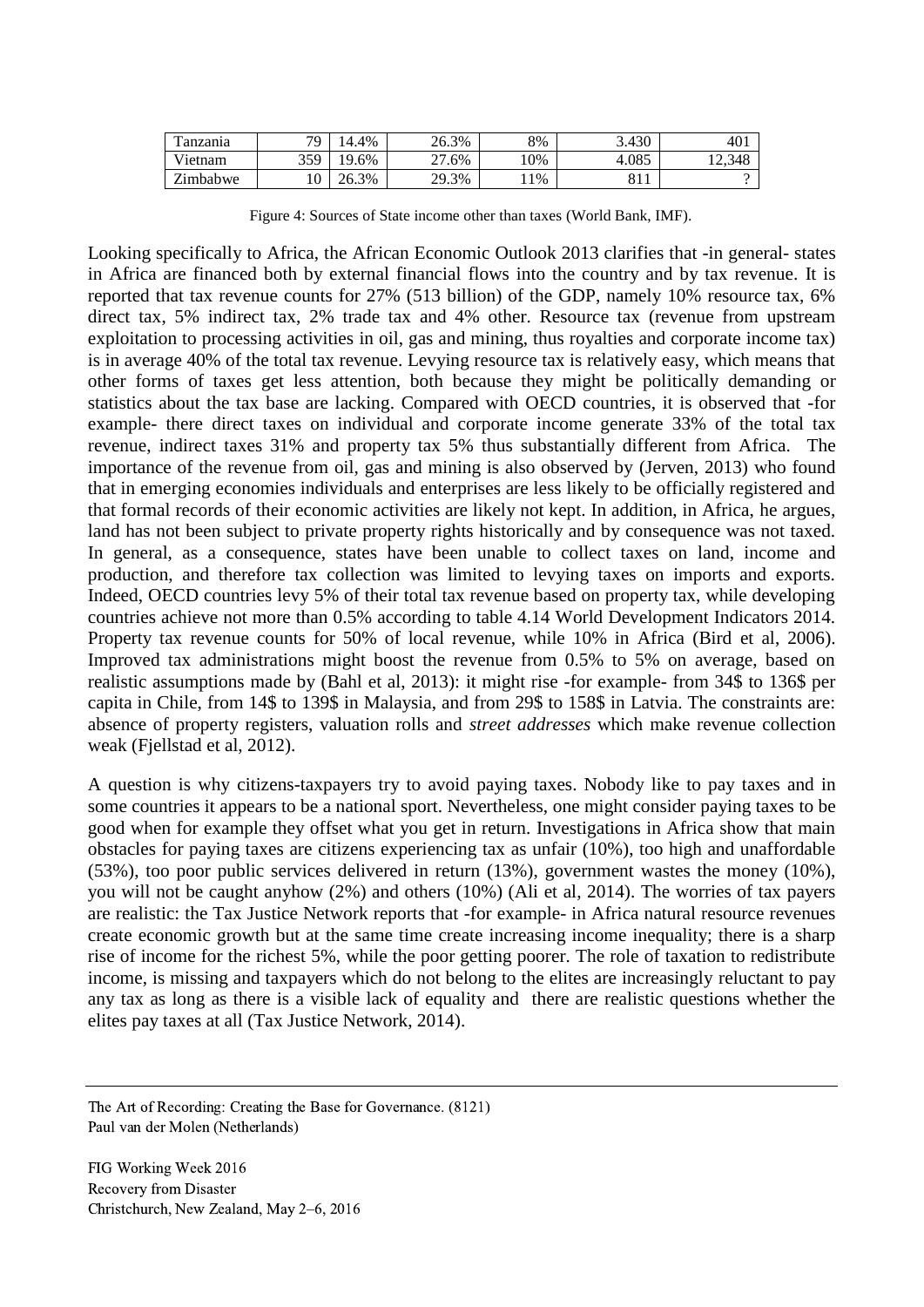When it regards enterprise-taxpayers, it appears that there is willingness to pay taxes but that the time to comply (average 261 hours per year), the level of tax rate (48%) and the number of taxes to be paid (26) is a severe obstacle. Only 84 countries provide electronic filing and payment facilities and the picture is that despite an urgent need for reform, progress is slow (World Bank, 2016a). One negative effect of the existence of an substantial informal economy, is that it allocates the tax burden on a smaller part of the actors, namely only those in the formal sector, causing a relative high tax burden (Farell, 2004); she reports about a country where a certain tax rate was 18%, which could be reduced to 13% when the government succeeded in formalizing the informal sector regarding this taxation, while the total tax revenue remained at the same level as before. High costs of operating formally, red tape, high taxes, little enforcement, weak penalties and an ineffective judicial system are all recipe for creating informality (Farell, 2004). Overall, the performance of public service is statistically addressed in the annual Doing Business Reports. Although according to these report countries sometimes make good progress, still the time, costs, and number of procedures it takes in the encounters with the bureaucracy make complying cumbersome, which -as The Economist of 30 January 2016 says- 'make citizens see the bureaucracy as a problem to navigate, rather than as a source of help: citizens all over the world complain about red tape and pen-pushing bureaucrats'.

In sum, this section aimed at shedding some light on how states are financed. In OECD countries tax collection amounts to -say- 33% of the GDP, while in other countries it reaches a level not higher than 11%. By consequence, those countries are dependent from income from natural resources (if any), foreign aid and/or remittances. This makes them rather vulnerable for shocks, as currently can be observed worldwide. The point we like to make is that people and enterprises likely are willing to be tax-compliant, when the administrative burden is manageable, the tax rate is affordable, and they get something in return: redistribution of income, good policy and good service. Without making the invisible economy visible by recording, this is hardly to achieve as (Jerven, 2013) argues. When it regards making the informal sector visible by creating and keeping records we see a link with the surveyors' profession, because this is certainly a matter of information management.

## **5. MISSING INFORMATION HAMPERS GOVERNANCE**

Governance has two sides of a coin: governments and civil society. The principles of good governance as developed by (UN/DP, 1997) should be supported by both. Thus one cannot expect a government to develop wise strategies (the 'direction' principle) when civil society doesn't want to be transparent and participative (the '*voice'* principle and '*accountability*' principle). Similarly, a government cannot be transparent and accountable (the '*accountability*' principle) when civil society is invisible for the government. Governments cannot create an efficient and effective governance (the '*performance*' principle) when civil society makes a sport of tax dodging (the '*fairness'* principle). A government cannot ask civil society to pay taxes (the '*fairness'* principle) when these taxes are neither responsive to society's needs nor create equality and inclusiveness (the '*performance*' and '*fairness*' principle). In other words: the government should be visible for the civil society, and civil society should be visible for the government.

The Art of Recording: Creating the Base for Governance. (8121) Paul van der Molen (Netherlands)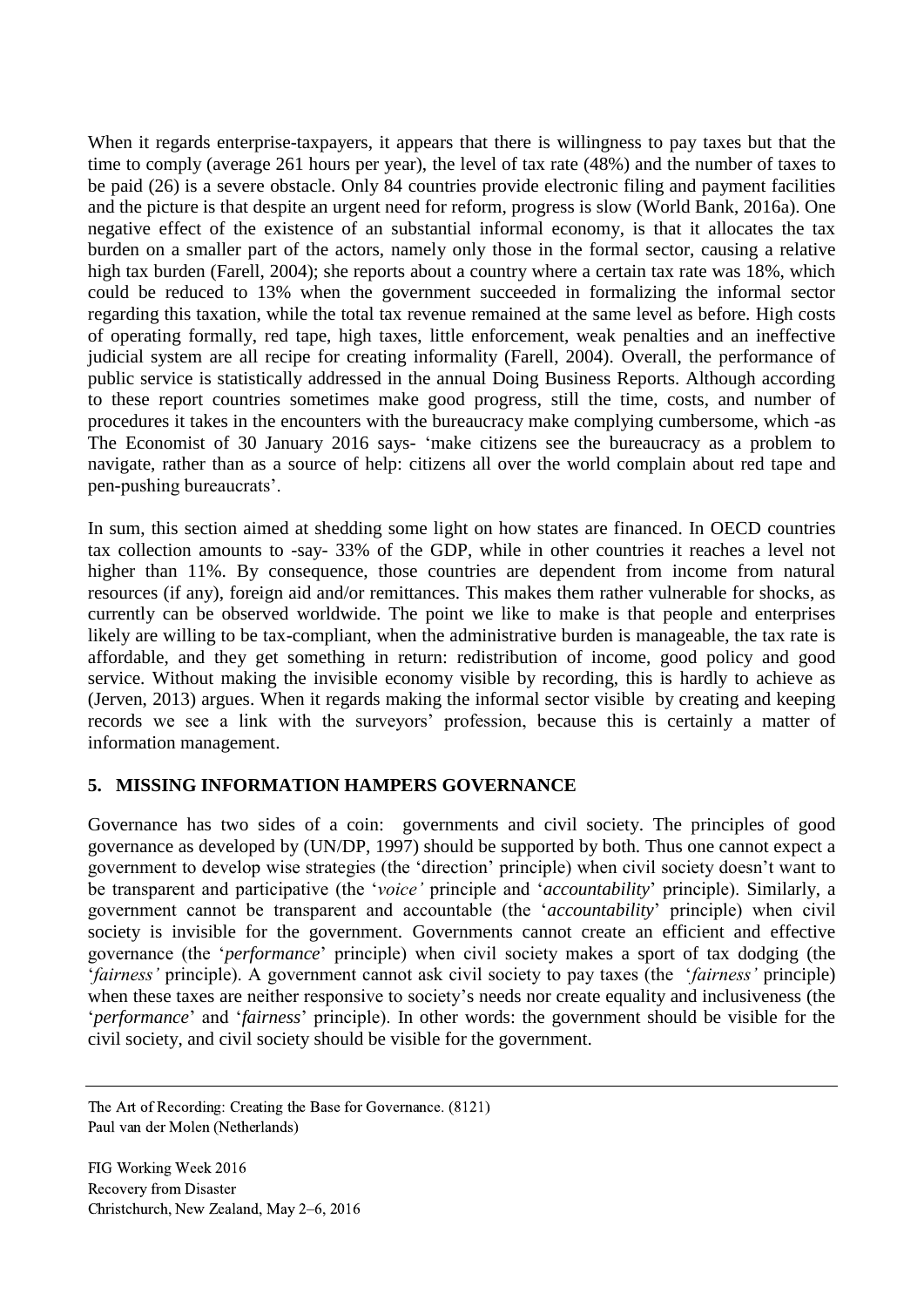Visibility means recording. (Jerven, 2013) links the availability of data with creating a knowledge base on one hand and with governance on the other hand. Recordkeeping is a prerequisite and the starting point is the population count, the popular census, he argues. This is because economic data often are calculated per capita (GDP per capita, health budget per capita etc.). So without knowing how much 'capita' live in a country, many figures remain meaningless. But it is broader.

First of all there is the human right aspect of being recorded. (Setel et al, 2007) observes that most poor people in Asia and Africa render unseen because of the lack of up to date civil registration systems. By consequence they are born and die without being counted. Since the Universal Declaration of Human Rights in 1948, the right to an identity is a human right and to have one's identity recognized and securely registered (Szreter, 2007). 'Everyone should count, by being counted', says Setel.

Secondly, we see a clear link with the need for policy making based on evidence (part of 'new public management'), where (Sutcliff, 2005) explicitly states that better utilization of evidence in policy making can help to save lives, reduce poverty, and improve development performance in developing countries. After all, how to apply the policy circle without relevant data? Without, it is impossible to set agenda's, to formulate policies and to implement them.

Thirdly, how can the civil society operate, especially the business sector, when basic information in society is missing, which is needed for appropriate product development, innovation and marketing, when -for example- the real estate sector lacks reliable data on persons and properties and thus cannot pursue secure transactions, where mortgage banks cannot record their loan to enjoy legal security.

By consequence, creating a sound base of relevant data is of a paramount importance. However, we are aware that it depends from the legal meaning of the record, whether it is an easy task or not. When making a geo-dataset based on spatial images, it might be a rather easy task, apart from the technological challenges, as the data which is generated is free for all and visualizes just what everyone sees in the reality. But in case making a cadastral dataset, there should be a regulation that explains which data should be recorded and what the legal meaning is of the recorded data: it means -for example- that the person whose name is attached to a parcel of land/house, is considered to be the owner, thus legally excluding all other people. Even more: when there is a conflict about ownership, the regulation should provide conflict resolution rules and enforcement (police force). To make it really complicated such a regulation can only exist when in society the way people can have a relationship with a land is somehow a shared value, that is confirmed in the constitution, the civil code or land law. By consequence, certain categories of records can hardly exist without being created and validated by law.

When it regards to recording the invisible informal sector the International Labour Organization developed proposals: we learn from (ILO, 2013) that -while recognizing the variety of country's contexts- there are still some common fields, such as business records, property records, tax records, labour records, embedded in overarching corporate-, property-, tax-, and labour laws. Extending this to citizens: civil registration, street addresses. We see this coming back in countries which are a bit further in installing a set of fundamental registers, often called 'base registers', to serve as the core information layer in their information infrastructures (see for example the EU project website on Interoperable Solutions for European Public Administrations ISA). Rather

The Art of Recording: Creating the Base for Governance. (8121) Paul van der Molen (Netherlands)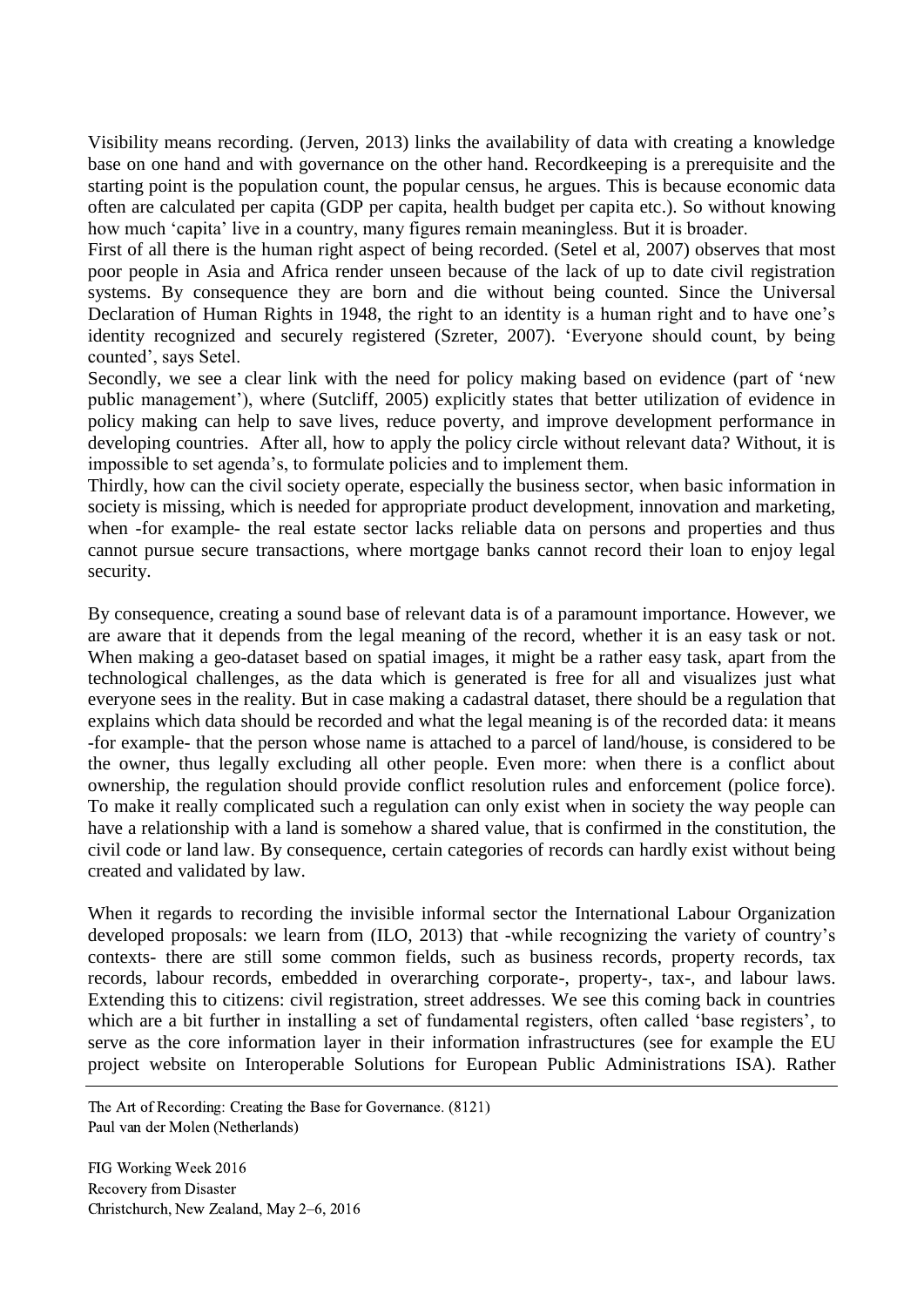common is a framework of interconnected datasets on (a) Civil registers, (b) Business Registers, (c) Property Registers and/or Cadastre, (d) Address Register, (e) Geographic Base Layer and (f) Building Register. Based on such core, other registers which gain an authentic status can be built, such as valuation registers, income registers, underground topography to name a few.

Such a framework is thus considered as a very core of wider system of interoperable datasets of which the source is defined, the keeper has responsibility for maintaining the data-quality, and compulsory use at least for government agencies. The latter should make it impossible for government agencies to create their own datasets (which they usually like to do), which at macro scale is a waste of government budgets and really killing for the users because of frequent and unavoidable data redundancies.

To help countries with appropriate record management, (ISO, 2001) provides for a standard, which is encouraged by the World Bank Public Sector Governance department, especially while supporting the objectives on strengthening client records and information management, all under the mission statement that 'records management is fundamental to all aspects of government and is essential for protecting citizens' rights'.

In sum, this section aimed at providing a rationale for recordkeeping. As we saw, records are a prerequisite for various governance aspects, both seen from the government and the civil society perspective. Overseeing what already happens worldwide on national data collection and information generation, the proposition here (that without data it is not an easy task to govern a country resp. to manage a business, resp. to survive with a family), is hardly a novelty, but for example (Jerven, 2013) and (Setel et al, 2007) show that despite this knowledge there is much room for improvement.

In section 6 we attempt to formulate elements of the way forward. In section 7 we reflect briefly on what surveyors can do.

## **6. THE WAY FORWARD**

The existence of an informal sector ('black economy') hampers at least three important aspects of governance: safeguarding decent work for the about 4 billion of workers who currently work outside labour and minimum wage regulations, generating enough tax revenue to safeguard the funding of government policy to serve general interests, generate and managing records to safeguard knowledge, evidence based policy making, transparency and accountability.

Our starting point is that all countries aim at achieving sustained growth. Sustained growth requires good governance (World Bank, 1994; UN/DP, 1997; IMF, 1994). Governance requires an independent and fair government, not hijacked by ethnic or special interest groups, because 'such highly politicized administrations leave the government incapable of resolving collective problems': strengthening public institutions provided with adequate information is a priority (Bio-Tchané et al, 2007).Generating knowledge about society should be improved, including a wide range of data such as the characteristics of actors, tax collection, employment, working conditions, productivity (Ncube, 2013). When it regards the inclusion of the 'black economy', the UN provides a typology

The Art of Recording: Creating the Base for Governance. (8121) Paul van der Molen (Netherlands)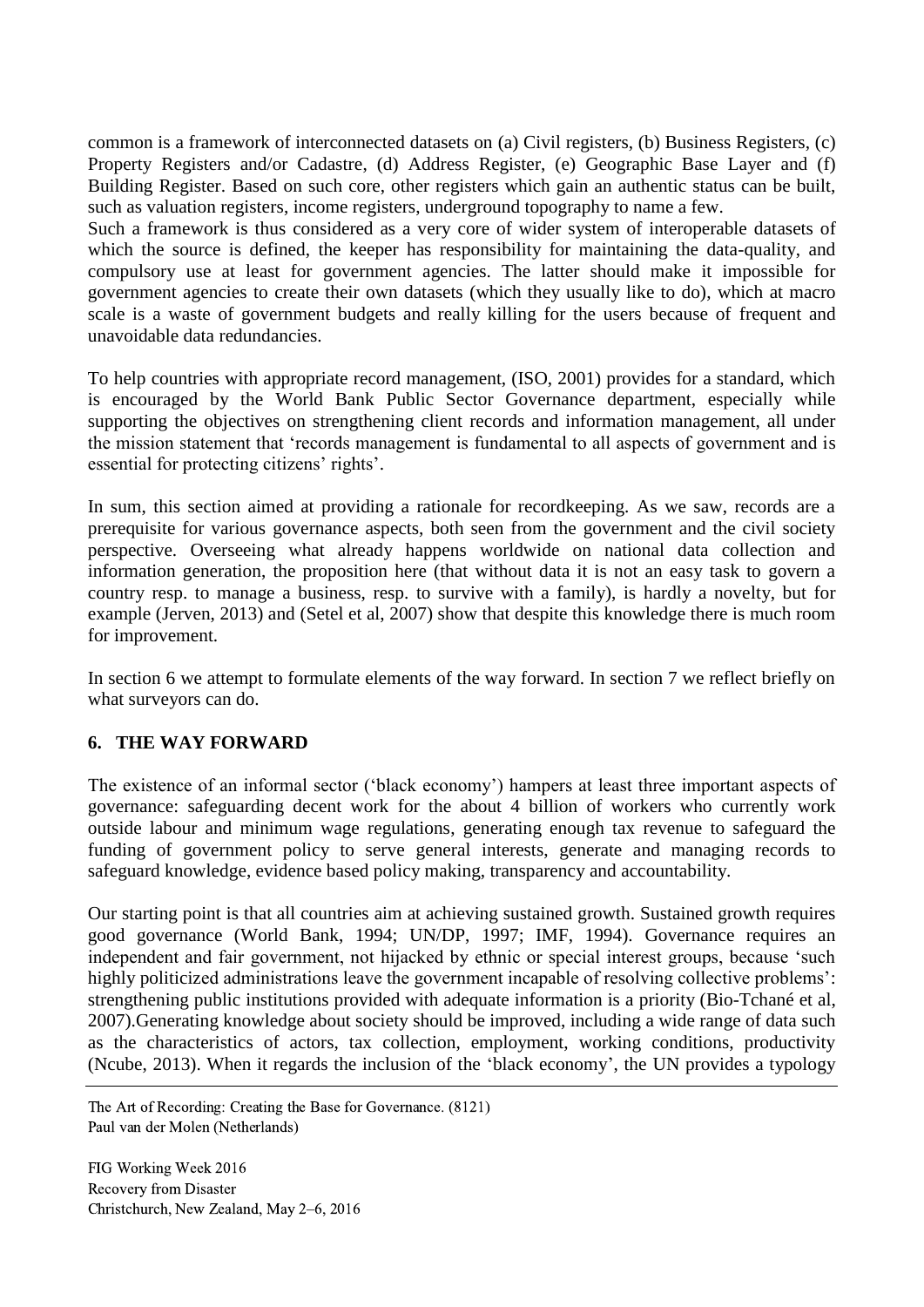of necessary development data: census and civil registration, welfare, health, education, economic data, geospatial data etc. (Espey, 2015). Additionally, linking information to location is considered as being critical to development (Steudler, 2012; Onsrud et al, 2013). Having data in place, also facilitates counting down poverty and other objectives in the framework of the Millennium Development Goals resp. Sustainable Development Goals (Paris, 2007). Especially Africa's statistics are wanting, reason for the World Bank to double its efforts (World Bank, 2013).

Many publications aim at 'formalizing' the informal sector and they provide a longlist of actions to be taken. We don't believe in such an integral approach. Why? Because the weak institutional capacity of many developing countries does not allow for such an enormous task. Our intuition says that a suitable approach is to start with a little step: to create the absolute minimum system of core datasets, on which later can be built further. Bit by bit, the informal sector will integrate in the formal world as times allow.

Where to start? We believe that a first priority is the development of a sound civil registration (popular census, population count). (Jerven, 2013) in his seminal study regards this as a prerequisite, without which any statement on per capita trends in for example growth, education and health is meaningless. But we also value the human rights arguments of (Setel et al, 2007; Szreter, 2007). Creating a sound civil registration in every country is not a new idea: already in the '90 the United Nations started programmes to develop these kind of vital records. As most constitutions assign to legal bodies also corporate personality rights (so that they can act as were they citizens) a civil registration for legal entities ('business register') has also priority, but -seen the lesser human rights aspect here- second, after the civil registration, we argue. Although both registers likely will know their complexities, a general opinion is that if political will is there, both are relatively straightforward (USAID, 2005).

When civil registers and business registers are in place, and individuals and companies are identifiable by a registration number, they also provide basic information about taxpayers. Together with records on taxable objects, this provides a fundament for taxation. Many countries are unable to collect taxes on land, income, or production, therefore they rely (as we saw earlier) on taxes in import and export (oil). Although property tax is in not the main source of tax revenue anywhere (may be at local level it is), is might be wise to start here, and for the time being rely in taxpayers' declaration on income and profit, as that was the usual approach also in richer countries some time ago. The other side of the coin is of course enhancing deterrence through improved detection and having a penalty regime (World Bank, 2016a).

But how to create a register of properties as taxable objects? The global discussion on the property right regimes which followed (Soto de, 2000) and the myriad of publications pro and con land reform and formalization, indicates that it is still a sensitive issue, which does not easy come to a solution at national levels, although in general the matter is considered as an urgent one, as owners respectively users of about 60% parcels worldwide are said to lack legal security and 90% in Africa (Zimmermann, 2010). A full registration of properties requires a land law which defines the relationship between human and legal beings to a parcel of land. Many countries are currently in such a discussion, and some decided what to do (e.g. Rwanda: replacement customary by private

The Art of Recording: Creating the Base for Governance. (8121) Paul van der Molen (Netherlands)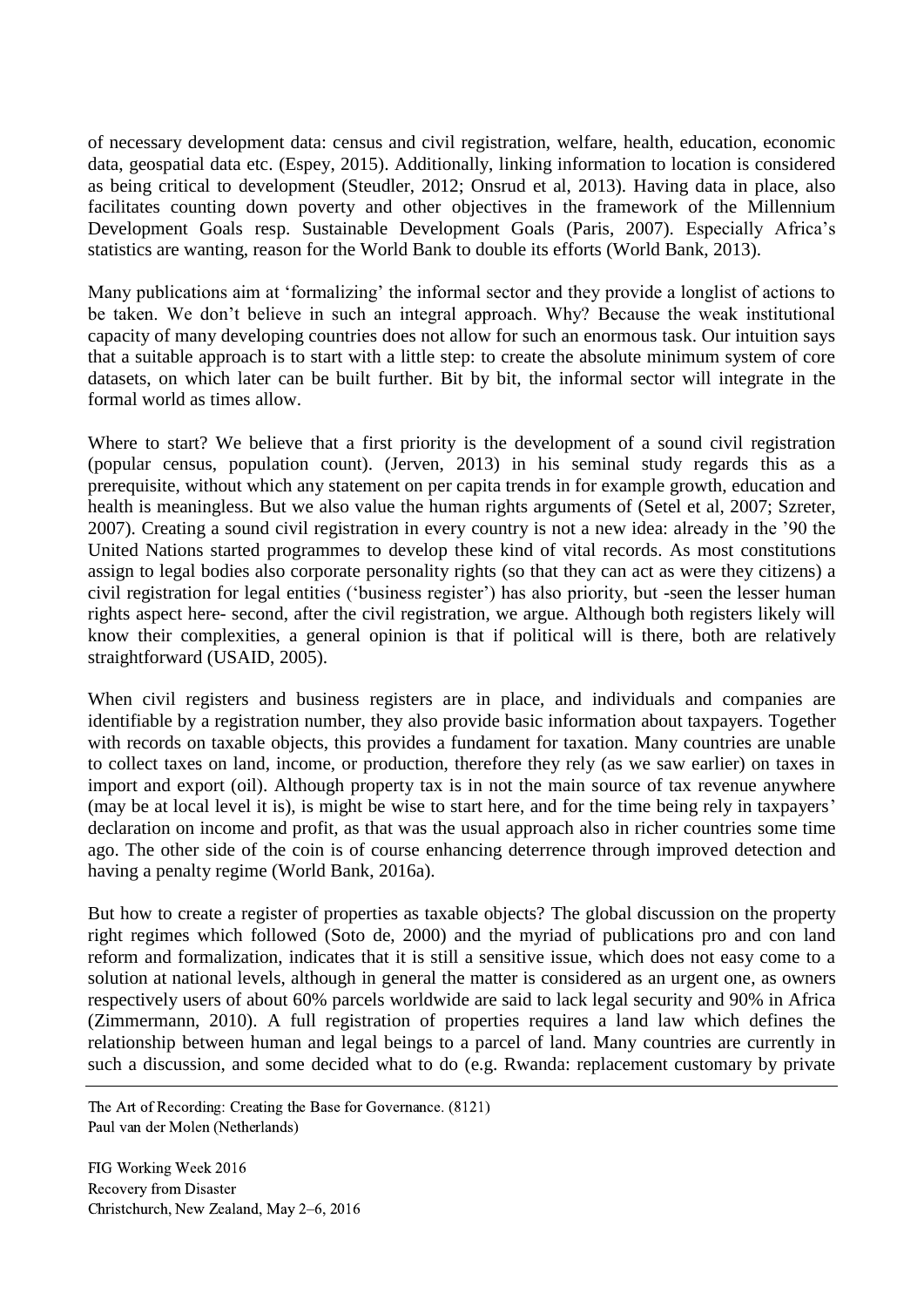tenure, Kenya: recognition customary tenure, Vietnam: replacement state ownership by private land use rights, China: replacement state and collective ownership by household use rights; Bolivia with replacing tribal ownership by 'titulos de tierras de comunitaria de origen'), but a reality is that a majority is not that far yet (if there is anyhow political will to put it on the agenda). Therefore, it might be better, when it comes to the purpose of taxation, to record taxable objects instead of properties. These taxable objects together with the identified taxpayers linked to the civil registers and business register form a robust tax base. In fact, this is what was done in western countries times ago when they created their 'cadastres': they were all of a fiscal nature, later evolving into legal ones. Recording taxable land objects instead of properties might take the sting out of potential property right controversies. For conceptual and technological aspects, the informed reader will know that the 'fit-for-purpose land administration' (FIG, 2014) and the 'land administration domain model' (Lemmen, 2012) are fully applicable and that the benefits of these facilities are fully enjoyable also when the relation between a person/entity and an object is a fiscal instead of a legal one. Simple geocoding might provide location parameters (a '*point cadastre'*).

The next basis data is street addresses (World Bank, 2005). With appropriate street addresses one might catch two flies in one stroke. Without street addresses it will be difficult for a government to communicate with taxpayers. After all, how to deliver invitation to taxpayers to make their tax returns, to deliver tax assessments and tax distress warrants. By assigning addresses to houses, also location can be fixed, thus also a residential location component is safeguarded (Steudler, 2012).

This gives the most essential and most minimal core of a data infrastructure, which is first priority for all countries (fig.5).



Fig 5 The minimal core for better taxation and governance.

When such a core dataset is present, and interoperability is guaranteed, it is easy to add -as times are appropriate- other datasets, as happened for example in the Netherlands, where based on a minimal core of (a) civil register, (b) business register, (c) addresses, (d) building codes, (e)

The Art of Recording: Creating the Base for Governance. (8121) Paul van der Molen (Netherlands)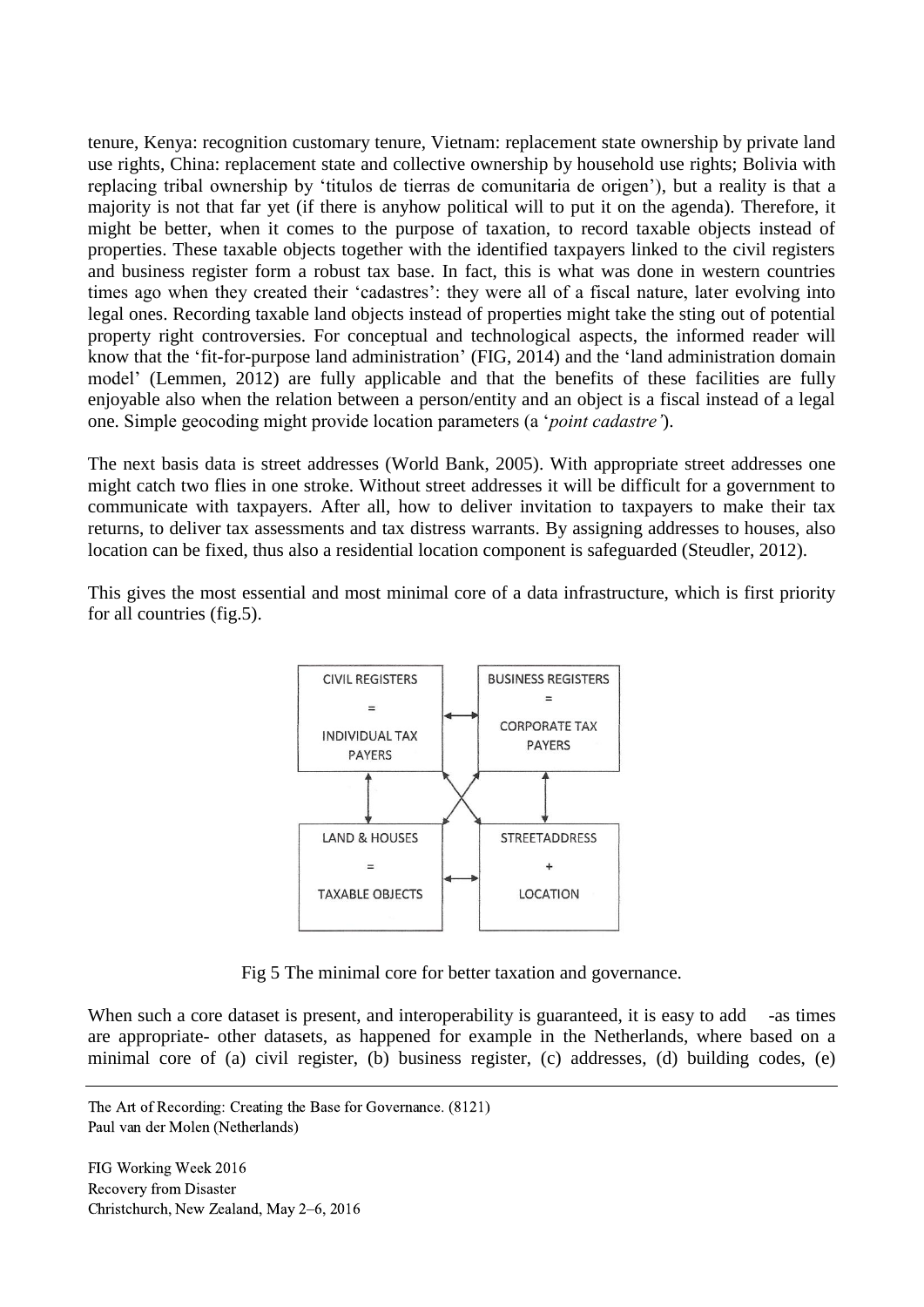property rights and (f) topography (so a bit more than the core presented in fig. 5) meanwhile national datasets are linked on vehicles, income, employees, non-residents, real estate values, subsoil (fig. 6). But the concept is the same: start with a robust core, and build on that (Bakker, 2011). In our proposal we give priority to (a) and (b), add (c), and replace the property register with a less sensitive taxable object register (e). Building registers (d) and up to date topography (f) is 'a bridge too far' for many countries. The reader might find solace in the idea that even a rich country such as the Netherlands, was able to realize a nationwide address register and a national building register quite recently.

Having these minimal core datasets available, a government must be able to make steps towards generating tax revenues and create knowledge about society, both contributing to better governance. Having information available, a government can also enhance those elements which make people otherwise avoid tax paying: low costs to comply, reduction of tax rates (because tax base is broadened), better enforcement, enhancement of deterrence and an increase of the benefits that taxpayers get in return. At a certain moment taxpayers experience that paying taxes offset the so called advantages of dodge taxes and compliance figures will grow (World Bank, 2016a).



Fig. 6 Example of linked datasets as it can evolve when time allows.

What is a bit out of scope in this paper, but -as said- nevertheless is on top of the agenda, is the whole discussion on tax dodging by large multinational companies, which use attractive fiscal facilities offered by recipient countries to avoid paying tax in the country where they produce. This dodging (officially called 'base erosion and profit shifting') causes a loss of 212 billion US\$

The Art of Recording: Creating the Base for Governance. (8121) Paul van der Molen (Netherlands)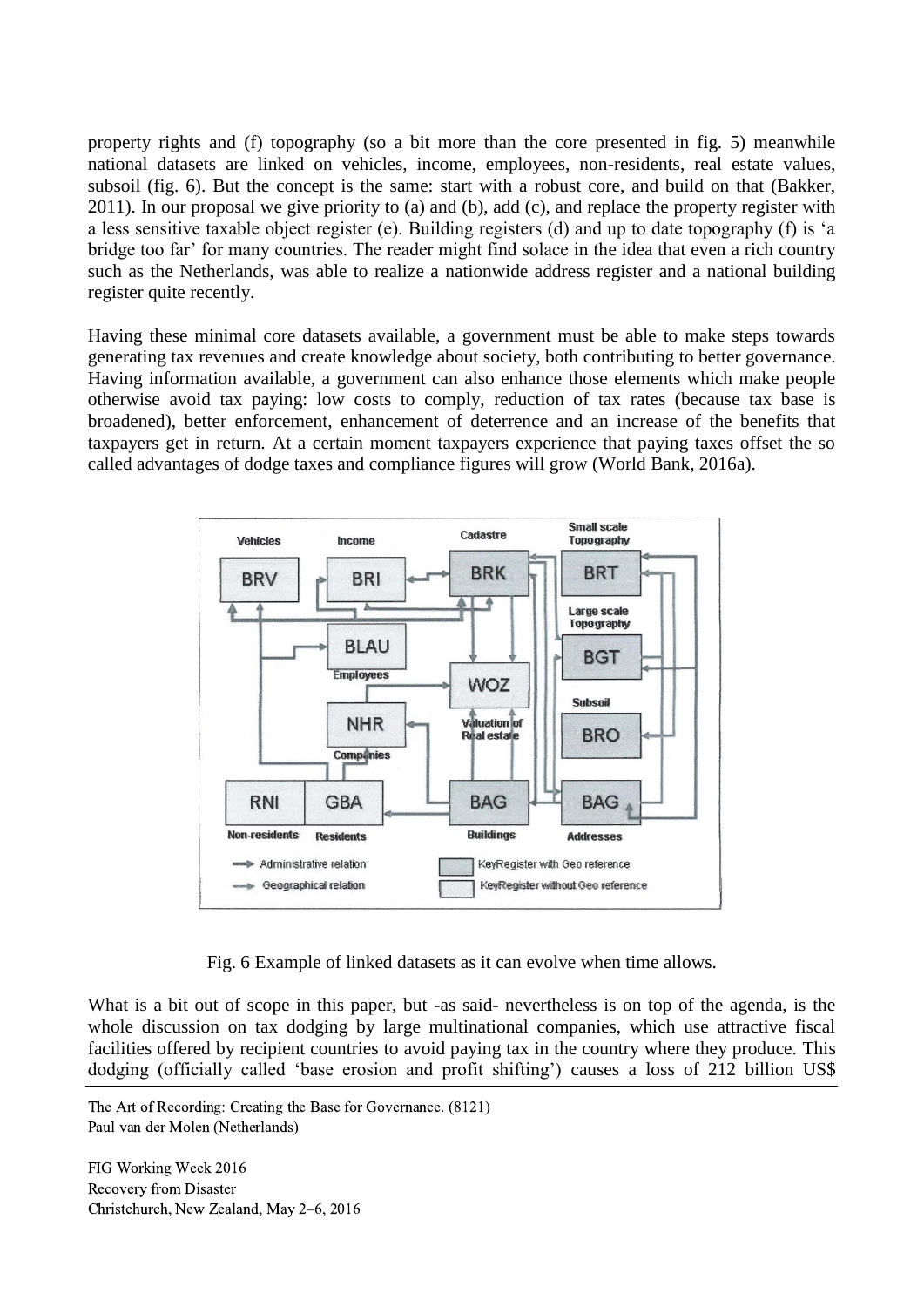annually (Crivelli, 2015). When developing countries are successful in bringing back both such large sums of money to where they belong, then they generate funds, almost equal to the transmitted remittances, the mainstay of many countries today.

This is the way forward we would encourage: create the minimum of interoperable core- datasets and build on the fundament when time allows. But who are the professionals who can do that? In section 7 we believe that surveyors are pre-eminently capable to contribute.

## **7. THE ART OF RECORDING: WHAT SURVEYORS CAN DO.**

Surveyors are professionals who can create and maintain information systems. Even huge information systems, like a nationwide cadastres: developing the data model, inventing the procedures to initially fill the systems with input, designing procedures to maintain and keep up to date, and creating procedures to deliver output. We might frame as 'surveyors possessing the art of recording'. To connect information systems in a coherent and interoperable infrastructure belongs to that art. Surveyors stood -in many countries- at the forefront of developing (spatial) data infrastructures. Of course, surveyors focus on spatial data. But makes it a difference whether to record spatial data or to record citizens, legal entities, taxes, or whatever? Not that much, we argue, but teaming up with domain experts appears to be recommendable, as with experts in information and communication technology. But how valuable these experts are, they all act within their specific domain, while the glue that binds their expertise together is information management, or the 'art of recording'. We don't argue that surveyors are the panacea: let's not overestimate surveyors but still they are the ones to provide the conceptual and procedural glue.

The requirements for creating and maintaining information systems are surely context driven. But there are many common features, as saw earlier. Simple procedures, preferably of an administrative rather than legal nature, up-to-date-ness, fairness, promoting equality, deterrence and enforcement, transparency and accountability, and attempting the blessings of ICT. Worldwide only 84 countries have a fully electronic system for filing and paying taxes. Why? Because many countries do not have developed their back office components i.e. records (Kettani et al, 2014). Creating the minimum core datasets we propose, is a step forward to electronic government.

Enhancing the tax base effects the level of tax revenue, so that taxes are not experienced as too high or unaffordable. When more countrymen pay tax, taxation will be considered as fair. When the government has access to more tax revenues, the chance for better public service grow. When deterrence and enforcement is increasing, tax dodgers will know that they have a fair chance to get caught. This enhances tax compliance, as 'high tax rate  $+$  low tax enforcement  $+$  poor public services' kill compliance, according to the Economist of  $5<sup>th</sup>$  December 2015. In addition, simple and understandable procedures combat the current regulatory burden of complex procedures which cost time and money and make taxpayers believe life is just too complicated to comply. The Doing Business Reports cannot be misunderstood here: too much red tape, too much pen-pushing. And what to think about publications which indicate that countries which do not stop their overly burdensome laws and policies, will become 'losers' in the 'digital divide' (McKinsey, 2014; Pomfret, 2015)?

The Art of Recording: Creating the Base for Governance. (8121) Paul van der Molen (Netherlands)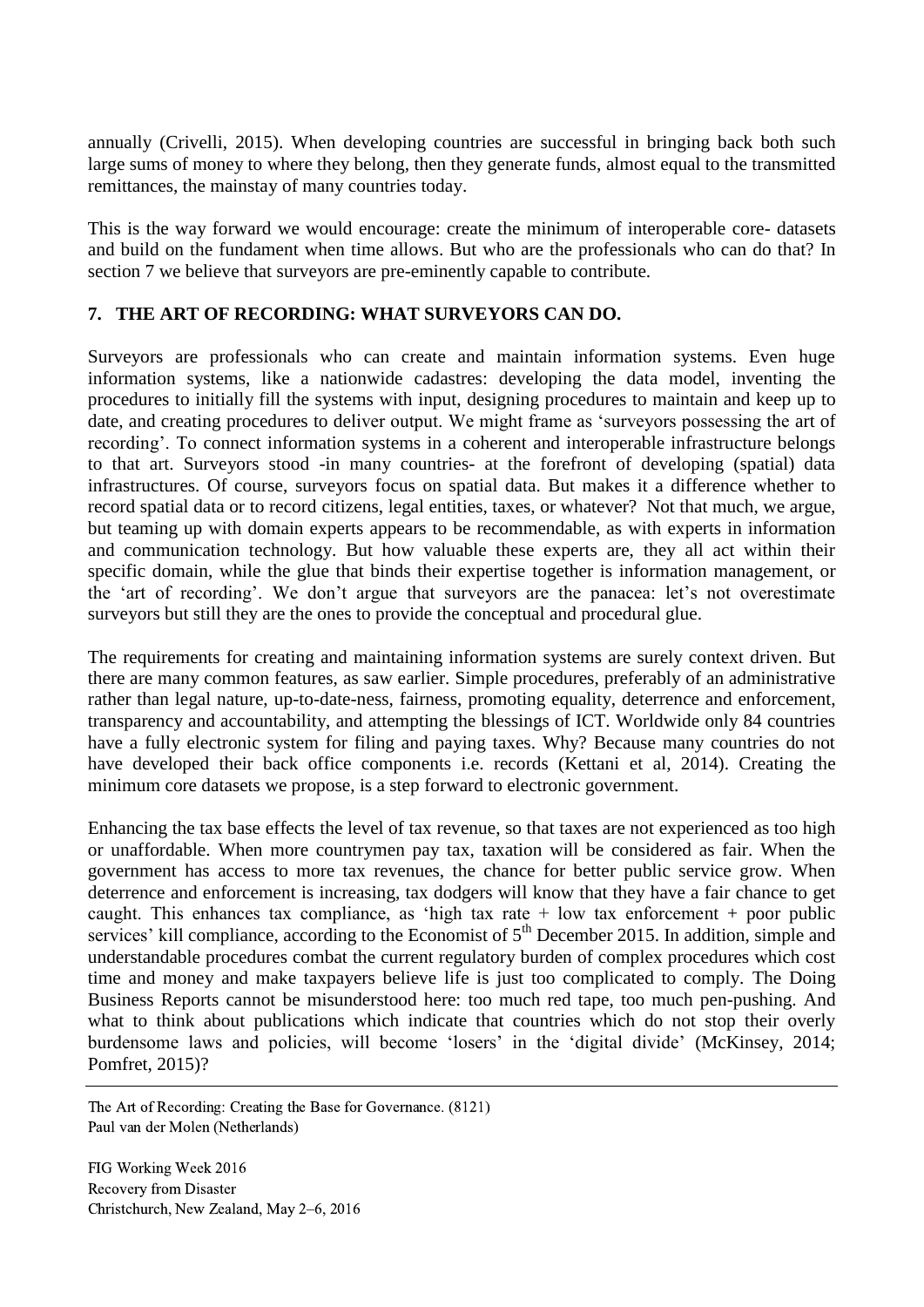It would be effective and efficient to concentrate all records in a single government organization to maximize scarce expertise and information management, instead of creating datasets scattered all over the government structure (which is often the case) and every agency lacking quality expertise. Also a frequently reported unwillingness to share data because of competence reasons, can then be avoided. We recommend the Lithuanian State Centre of Registers in Vilnius as a shining example here (UN/WPLA, 2005).

In sum, we argue that surveyors should be aware of the role they can play in creating such a minimum core set of data, on which can be built further when time allows. Enhancing and fully exploiting their skills in information management enhances their contribution to the development of their country.

## **8. CONCLUSION**

This paper discussed the effects of the existence of informal economies in countries. From literature review it became clear that at least three negative effects occur: (a) people in the informal sector lack decent work, (b) governments miss substantial tax revenue, and (c) government miss information to develop evidence based poly making. Also became clear that in countries with a substantial informal economy the lack of fundamental datasets hampers any development in these fields. We took a closer look into two of fields, namely taxation and information supply. It appeared that the worst missing dataset is the lack of a reliable civil register and reliable business register. We also found -in the literature- that it is even a human right for people to be registered: the Universal Declaration of Human Rights indicates that 'people should count for their government by being counted'. When it regards taxation, we argued that without a civil and business register also taxpayers are unknown. To start a development towards better governance, we proposed to develop a minimum core dataset, consisting of civil and business records, and records of taxable objects. The latter, because in the whole taxation system, taxes on income and business profit most likely still shall be pursued on declaration and checking mechanisms, while using land and/or houses is a solid and verifiable tax base. We argued that the discussion on property right regimes is sensitive to aim for a full property register, therefore it might be wiser to record the fiscal relationship between a human or legal being and a taxable object, than a property relationship. That can evolve over time, as it did in many western countries, where the 'cadastre' also started as a fiscal record. Based on analysis done in the literature why people and business stay in the informal sector, it became also clear that compliance is hampered by complex procedures, perceptions of unfairness and inequality, and poor public services, so that disadvantages of being informal offset advantages to be formal. When street addresses are attached to the records, a residential location component is safeguarded as well. With this minimum core of interoperable datasets, a country has the start of an evolving information infrastructure, which encourages good governance. A question is which professionals should feel responsible for the development of all this. Here we see a role for surveyors, who similar to the 'cadastres'- have the capability to create and maintain (large nationwide) information systems. Our argument is that it makes not so much difference whether to record people, businesses, taxable objects or whatever, so surveyors should feel responsible to provide overall concepts and

The Art of Recording: Creating the Base for Governance. (8121) Paul van der Molen (Netherlands)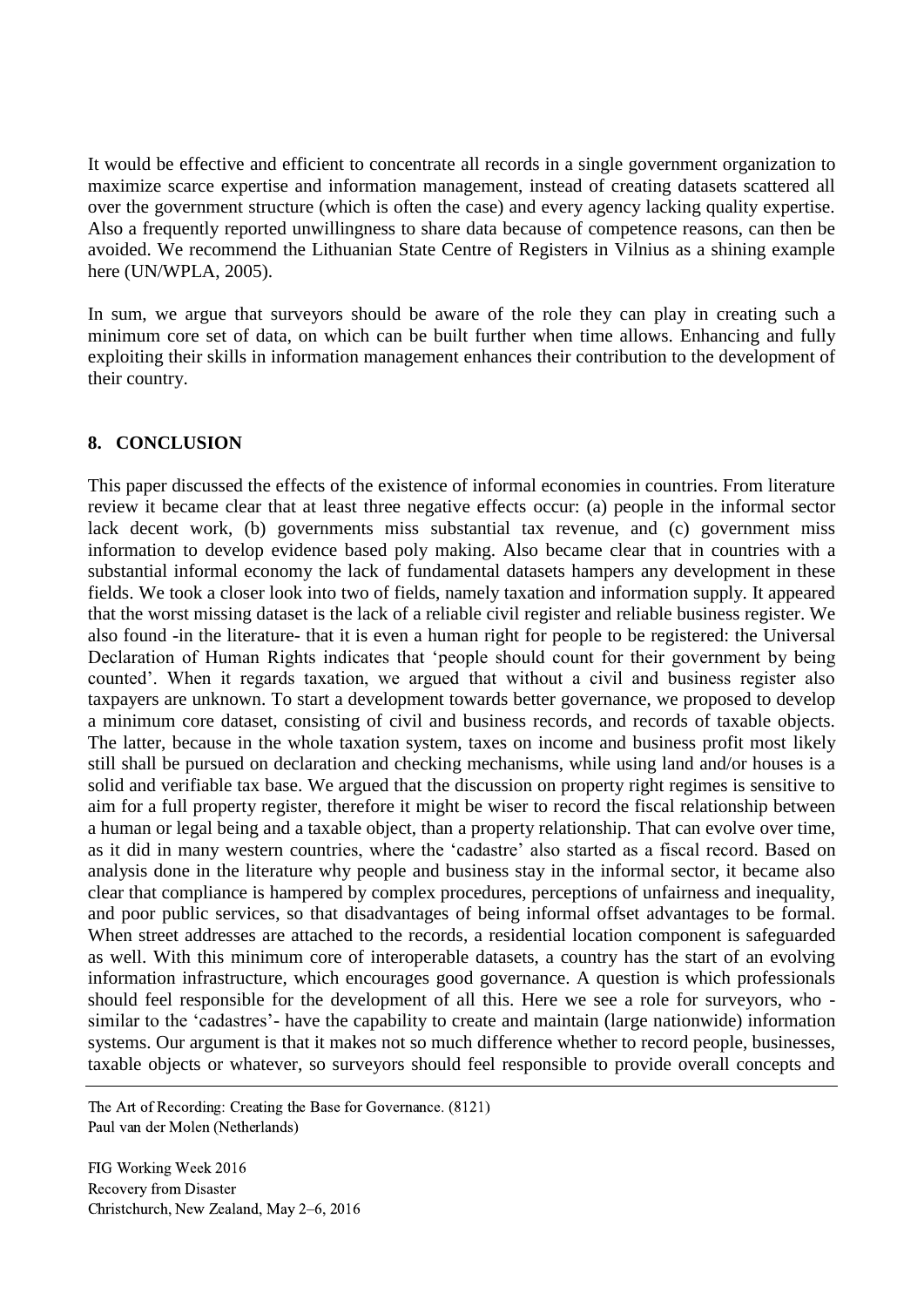information management for the creation of procedures for data collection, data management and data output, while teaming up with relevant domain experts. Creating a single registration agency might maximize scarce professional resources instead of being dispersed.

#### **Bio data**

Paul van der Molen (66) Emeritus Professor University Twente Faculty Geo Information Science and Earth Observation PO Box 217, 7500 AE Enschede The Netherlands p.vandermolen-2@utwente.nl

The Art of Recording: Creating the Base for Governance. (8121) Paul van der Molen (Netherlands)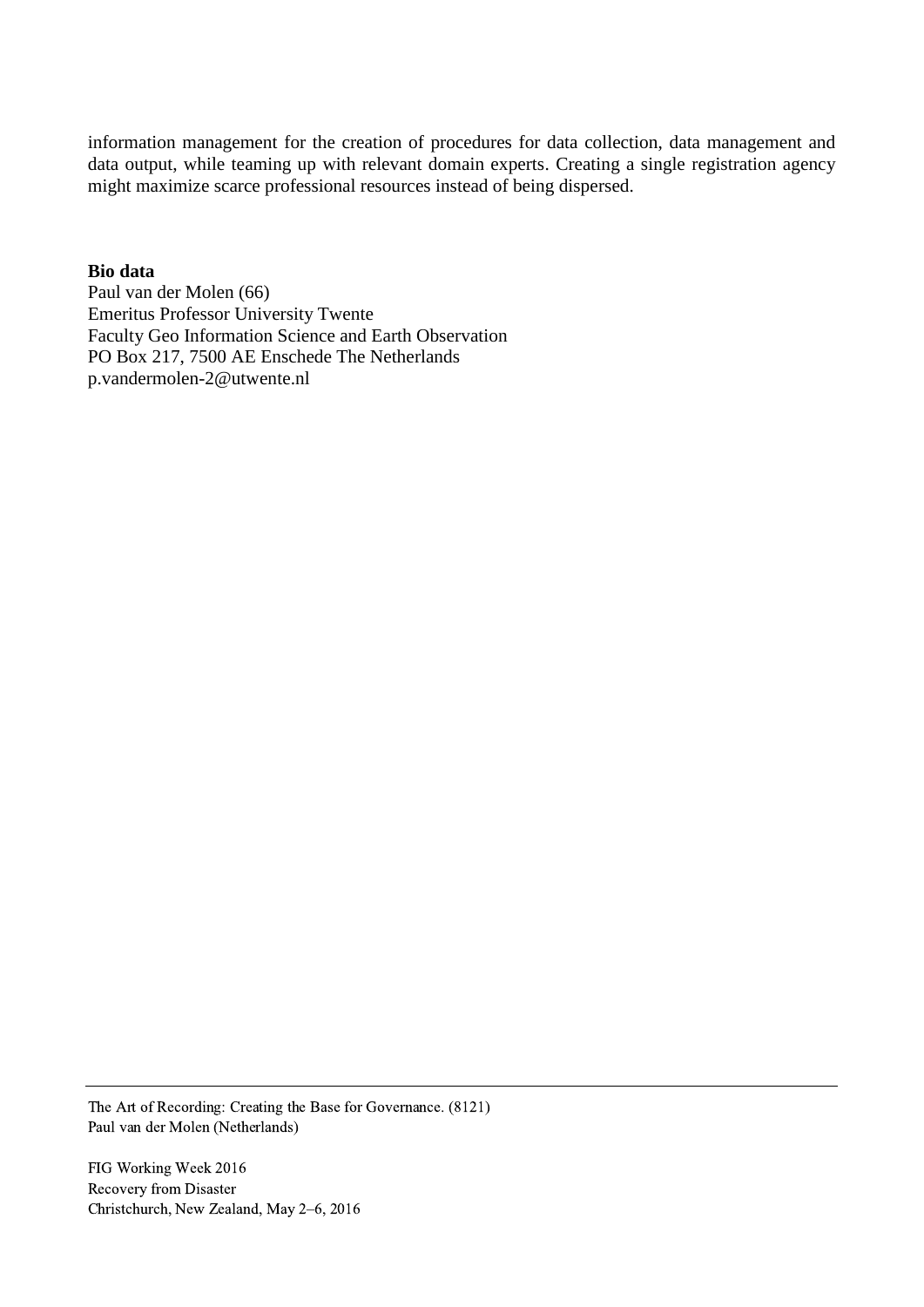#### **EFERENCES**

Ali, M. Fjelstad, D. Sjursen, H.H. 2014. To pay or not to pay? Citizens attitude toward taxation in Kenya, Tanzania, Uganda and South Africa. *World Development Vol 64 (2014) pp. 828-842* Bahl, R.W. Linn, J.F. Wetzel, D.2013. *Financing metropolitan governments in developing countries*. Lincoln Institute of Land Policy Cambridge USA Bakker, N.J. 2011. Key Registers as base of the Dutch SDI, *Proceedings International Cartographic Conference*. Paris France Banik, D. 2011. *The Legal Empowerment Agenda: poverty, labour and the informal economy in Africa*, Ashgate Publishing Ltd Farham UK Bio-Tchané, A. Yehoue, E.B. 2007. Africa's Missing Ingredients, *Finance & Development Vol. 44 Nr. 4 (December 2007) pp 44-48* International Monetary Fund Washington DC USA Bird, R.M. Slack, E. 2006. *Taxing land and property*. University Toronto Canada Chen, M.A. 2007. *Rethinking the Informal Economy*, DESA Working Paper 46 (July 2007), United Nations Department for Economic and Social Development New York USA Commission on Legal Empowerment of the Poor (CLEP). 2008. *Making the law work for everyone (Parts 1 and 2),* United Nations Development Programme New York USA Crivelli, E. Mooy, R de. Keen, M. 2015. *Base Erosion, Profit Shifting and Developing Countries*, IMF Working Paper 15/118, International Monetary Fund Washington DC USA. Cunningham, V. Moriset, J. 2015. *Why isn't anyone paying taxes in low income countries,* World Bank Blog 20 April 2015 Brooking Institutional Press Washington DC USA Economist. 2015. *Do-it-yourself (August 8th) or Aiwa Minister (November 14th).* The Economist Group London UK Espey, J. 2015. *Data for Development*, United Nations Sustainable Development Solution Network Paris France New York USA Farell, D. 2004. The hidden dangers of the informal economy, *The McKinsey Quarterly August 2004 pp 1-10* Washington DC USA Farell, D. 2006. Tackling Informal Economies, *Business Week 8 Mai 2006*, Bloomberg Publishers, New York USA FIG. 2014. *Fit-for-purpose land administration*, Publication No. 60 International Federation of Surveyors Copenhagen Denmark Feld, L.P. Schneider, F. 2010. *Survey of the shadow economy and undeclared earnings in OECD countries*, University of Heidelberg, Heidelberg Germany Fjellstad, O-H., Heggstad, K. 2012*. Local government revenue mobilisation in Africa.* Michelsen Institute Working Paper 2012.6 Bergen Norway Granèr, S. 2005. Hernando de Soto and the Mystification of Capital, *Orts & Bild 2 March 2005 (in Swedish), translated into English in Eurozine 19 January 2007* Heintz, J. 2012. *Informality, Inclusiveness, and Economic Growth: An Overview of Key Issues*, SIG-Working Paper 2012/2 University of Massachusetts Amherst USA ILO. 2007. *Report ISIE/2007/1 on the informal economy: enabling transition to formalization,* International Labour Organization Geneva Switzerland ILO. 2011. *Report AFRFM12/P7 on Moving out of informality: The role of the social economy*, International Labour Organization Geneva Switzerland

The Art of Recording: Creating the Base for Governance. (8121) Paul van der Molen (Netherlands)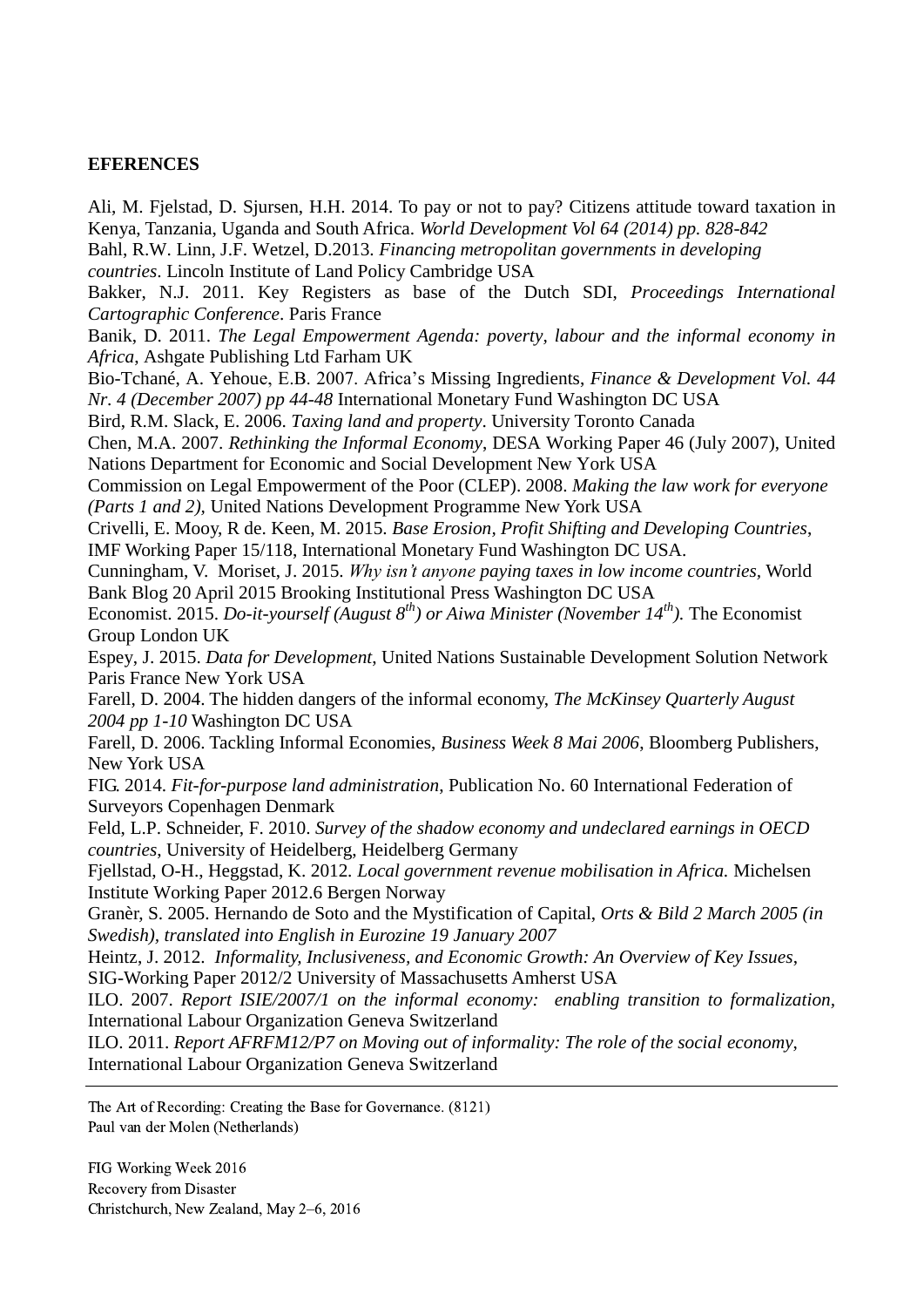ILO. 2013. *The Informal Economy and Decent Work*, International Labour Organization Geneva Switzerland

IMF. 1997. *Good Governance*. International Monetary Fund Washington DC USA

ISO. 2001. *Information and Documentation, Records Management*, ISO Standard 15489 International Standard Organization Geneva Switzerland

Jerven, M. 2013. *Poor numbers*, Cornell University Press New York USA

Kettani, D. Moulin, B. 2014. *E-Government for good governance in developing countries,* Anthem Press London UK

Lemmen, C.H.J. 2012. *A Domain Model for Land Administration*, Delft University of Technology Delft the Netherlands

McKinsey. 2014. *Digital Divide: the impact of closing Africa's Internet Gap*, McKinsey & Company Washington DC USA

Murphy, R. 2012. *Closing the tax gap*, Tax Research UK Norfolk UK

Ncube, M. 2013. *Recognizing Africa's Informal Sector*, blog, African Development Bank Abidjan Côte d'Ivoire.

NRGI. 2015. *National Resource Governance Index*, National Resource Governance Institute New York USA

OECD. 2015. Base Erosion and Profit Shifting Final Report, Organization for Economic Cooperation and Development Paris France

Onsrud, H. Rajabifard, A. 2013. *Spatial Enablement is Support of Economic Development and Poverty Reduction*, report Global Spatial Data Infrastructures Associated Press Needham MA USA Paris, 2007. *Counting Down Poverty*, OECD Partnership in Statistics for development Paris France Pomfret, K. 2015. A geo-divided world. *Geospatial World* January 2015 pp. 74-79

Schneider, F. Enste, D. 2000. *Shadow Economies around the World,* Working Paper 00/26 (76 countries), International Monetary Fund Washington DC USA

Schneider, F. Enste, D. 2002. *Hiding in the Shadows; The Growth of the Underground Economy*, IMF Economic Issues No 30 (84 countries), International Monetary Fund Washington DC USA Schneider, F. 2002, *Size and measurement of the informal economy in 110 countries around the world*, Workshop of Australian National Tax Centre, Australian National University Canberra, Australia 17 July 2002 pp 2-50

Schneider, F. 2007. Shadow economies and corruption all over the world; new estimates for 145 countries, *Economics 2007-9 pp 3-41*

Schneider, F. Buehn, A. Montenegro, C.E. 2010. *Shadow economies all over the world; new estimated about 162 countries*, World Bank Policy Research Paper 5356 World Bank Washington DC USA

Schneider, F. 2015. Tax losses due to Shadow Economy in OCED countries, Linz University Linz Austria

Setel, P.W. Macfarlane, S.B. 2007. A scandal of invisibility: making everyone count by counting everyone, *the Lancet 2007:370 pp1569-77*

Soto, H. de. 2000, *The Mystery of Capital*, Basic Books Perseus Books Jackson Tennessee USA Steudler, D. Rajabifard, A. 2012. *Spatially Enabled Societies*, International Federation of Surveyors Publication No. 58 Copenhagen Denmark

Sutcliff, S. Court, J. 2005. *Evidence Based Policymaking*, Overseas Development Institute London **IK** 

The Art of Recording: Creating the Base for Governance. (8121) Paul van der Molen (Netherlands)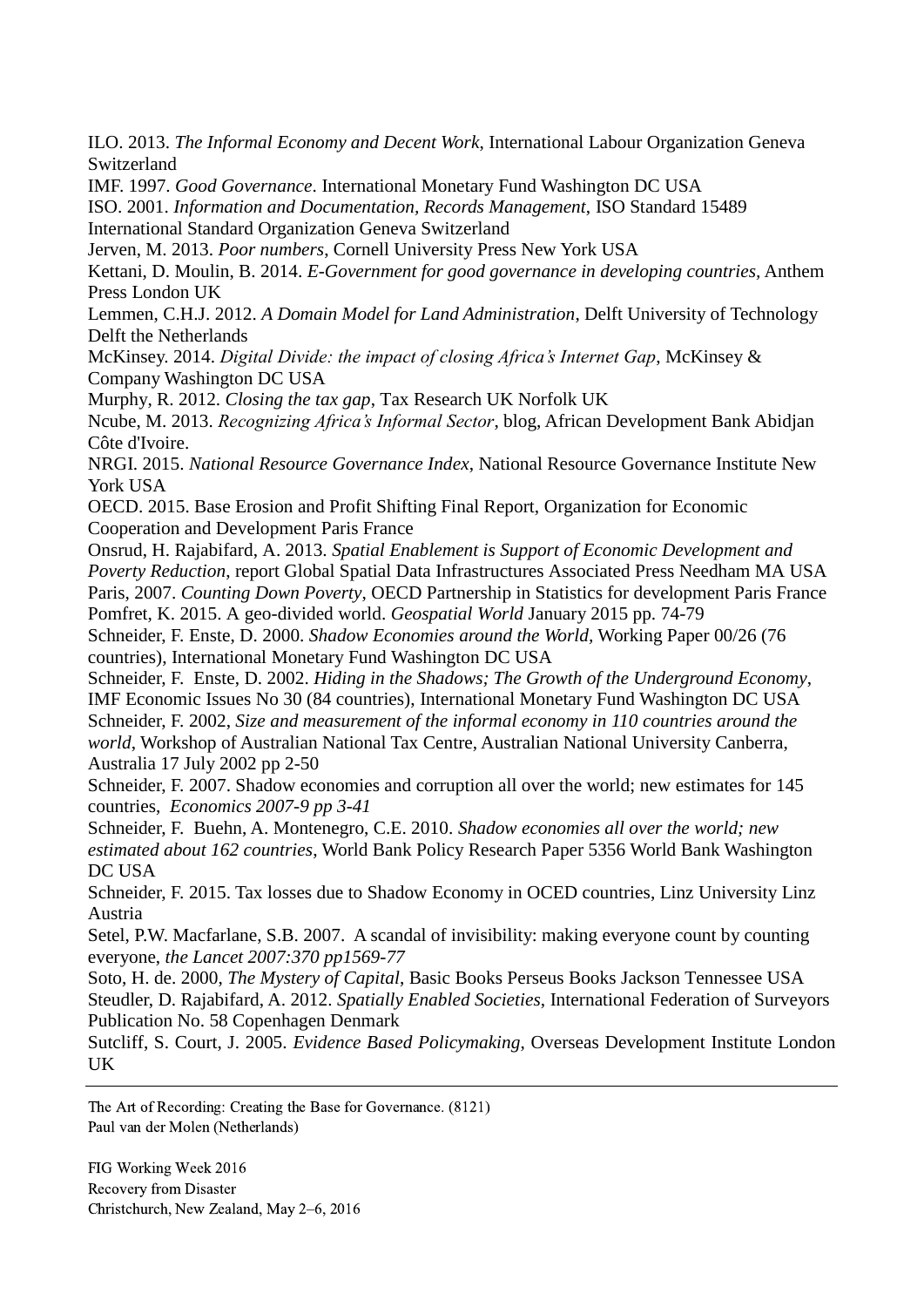Szreter, S. 2007. The Right of Registration: Development, Identity Registration, and Social Security: A Historical Perspective, *World Development 35(1)2007 pp 67-86*

Tax Justice Network. 2011. *The cost of tax abuse*, Report of Tax Justice Network Chesham UK Tax Justice Network. 2014. *Africa Rising? Inequalities and the essential role of fair taxation*, Tax Justice Network Chesham UK

UN/DP. 1997. *Principles of Good Governance in the 21st century,* United Nations Development Programme New York USA

UN/ECOSOC. 2012. *Ministerial Declaration on Decent work for Poverty Eradication*, United Nations Economic and Social Council New York USA

UN/GA. 2015. *Promoting inclusive growth: from the informal toward the formal economy*, United Nations General 70<sup>th</sup> Assembly Second Commission on 16 October 2015, New York USA

UN/WPLA. 2005. *Land Administration Review Lithuania (report HBP/WP.7/2005/3),* United Nations Working Party on Land Administration, Geneva Switzerland

USAID. 2005. *Removing Barriers to Formalization*, Report United States Aid Department March 2005 Washington DC USA

Vuletin, G. 2008. *Measuring the Informal Economy in Latin America and the Caribbean*, IMF Working Paper WP/08/102, International Monetary Fund Washington DC USA

World Bank. 1994. *Governance*. The World Bank Washington DC USA

World Bank. 2005. *Street Addressing and the management of cities*, Washington DC USA World Bank. 2013. *Africa's Pulse; an analysis of issues shaping Africa's economic prospects*, The World Bank Washington DC USA

World Bank. 2015. *Doing Business Reports (annual reports),* World Bank Washington DC USA World Bank. 2016a. *Paying Taxes 2016*. World Bank and Price Waterhouse Coopers London UK World Bank. 2016b. *Migration and Remittances Fact Book 2016*, World Bank Washington DC USA Zimmermann. W. 2010. From Crisis to Change. *GIM International Magazine April 2010 Geomares Publishers Lemmer The Netherlands pp. 6-11*

The Art of Recording: Creating the Base for Governance. (8121) Paul van der Molen (Netherlands)